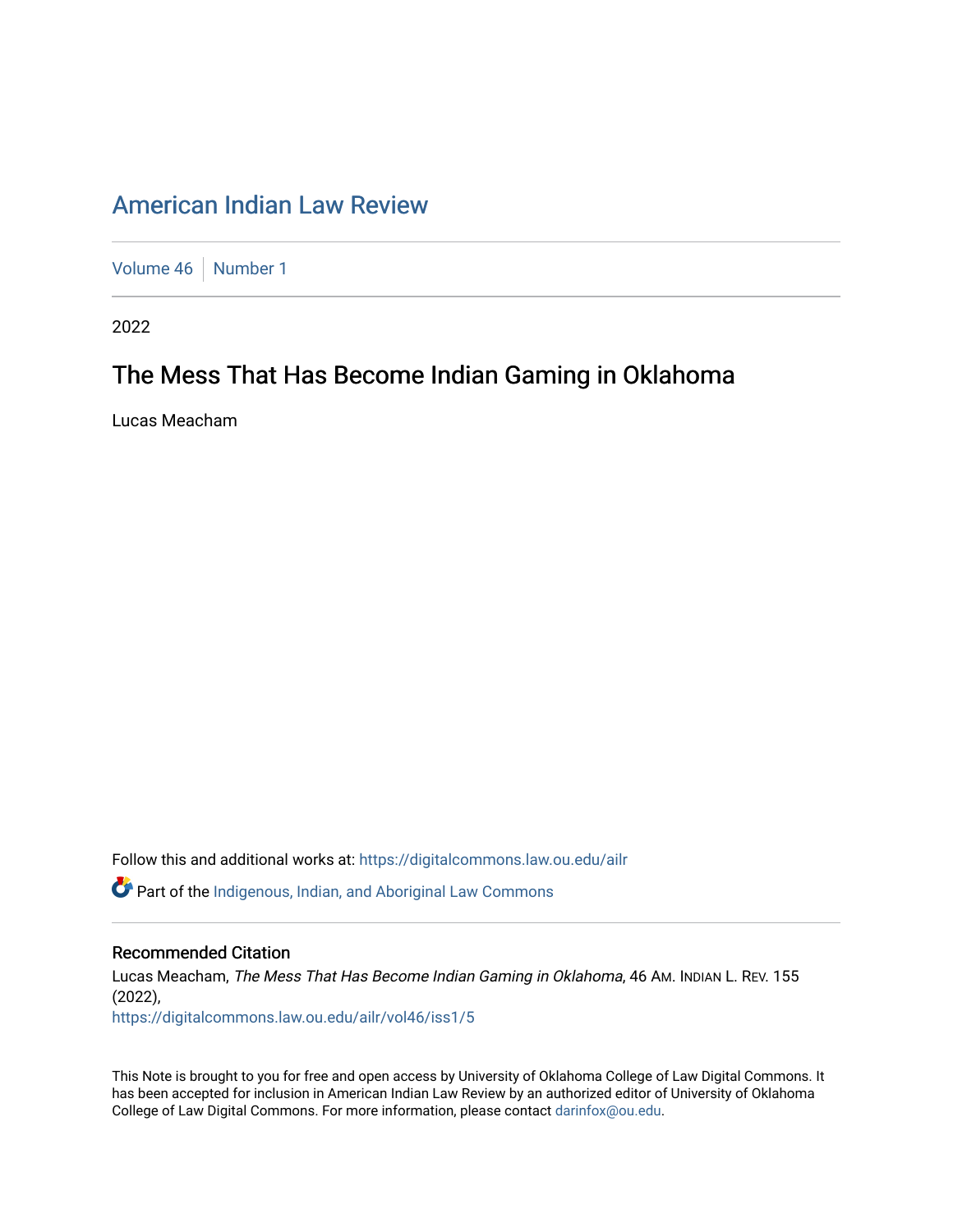# **THE MESS THAT HAS BECOME INDIAN GAMING IN OKLAHOMA**

*Lucas Meacham\**

#### *I. Introduction*

Since its enactment in 1988, the Indian Gaming Regulatory Act (IGRA) has permitted American Indian tribes to conduct gaming within the United States.<sup>1</sup> In return, tribes have entered into agreements with state governments for the payment of exclusivity fees under various revenue sharing arrangements, which have provided substantial economic support for non-tribal governments.<sup>2</sup> In 2014, total outputs stemming from tribal gaming amounted to over \$96.6 billion.<sup>3</sup> Gaming generated \$16 billion in federal, state, and local government tax revenues.<sup>4</sup> Oklahoma, in particular, generated \$2.1 billion in tax revenues from tribal gaming.<sup>5</sup> Needless to say, tribal gaming provides states, especially Oklahoma, with vital economic benefits. Accordingly, it is important that states and tribes have coherent relationships that govern this critical economic activity.

For over fifteen years, the Oklahoma State Tribal Gaming Act ("STGA") has governed these relationships in Oklahoma.<sup>6</sup> The STGA offered "federally recognized" tribes within Oklahoma the ability to enter into a Model Compact under which the tribes could, subject to federal approval, engage in Class III gaming activities.<sup>7</sup> However, recent action by Oklahoma Governor Kevin Stitt, the Comanche Nation, the Otoe-Missouria Tribe, the United Keetoowah Band of Cherokee Indians ("UKB"), and the Kialegee Tribal Town ("KTT")<sup>8</sup> has threatened to upend this fifteen-year

 <sup>\*</sup> Third-year student, University of Oklahoma College of Law.

<sup>1. 25</sup> U.S.C. §§ 2701-2721.

<sup>2.</sup> ALAN MEISTER, NATHAN ASSOCS., THE ECONOMIC IMPACT OF TRIBAL GAMING: A STATE-BY-STATE ANALYSIS 17-18 (2017), https://www.americangaming.org/sites/default/ files/Economic%20Impact%20of%20Indian%20Gaming%20in%20the%20U.S.%20Septem ber%202017.pdf (report prepared for the American Gaming Association).

<sup>3.</sup> *Id.* at 5.

<sup>4.</sup> *Id.*

<sup>5.</sup> *Id.*

<sup>6. 3</sup>A OKLA. STAT. ANN. § 280 (West 2018).

<sup>7.</sup> *Id.* §§ 280-281.

<sup>8.</sup> *See* Press Release, Okla. Governor J. Kevin Stitt, KTT and UKB Tribal Gaming Compacts Deemed Approved by the Department of Interior (Aug. 20, 2020) [hereinafter Press Release, Gaming Compacts Deemed Approved], https://oklahoma.gov/governor/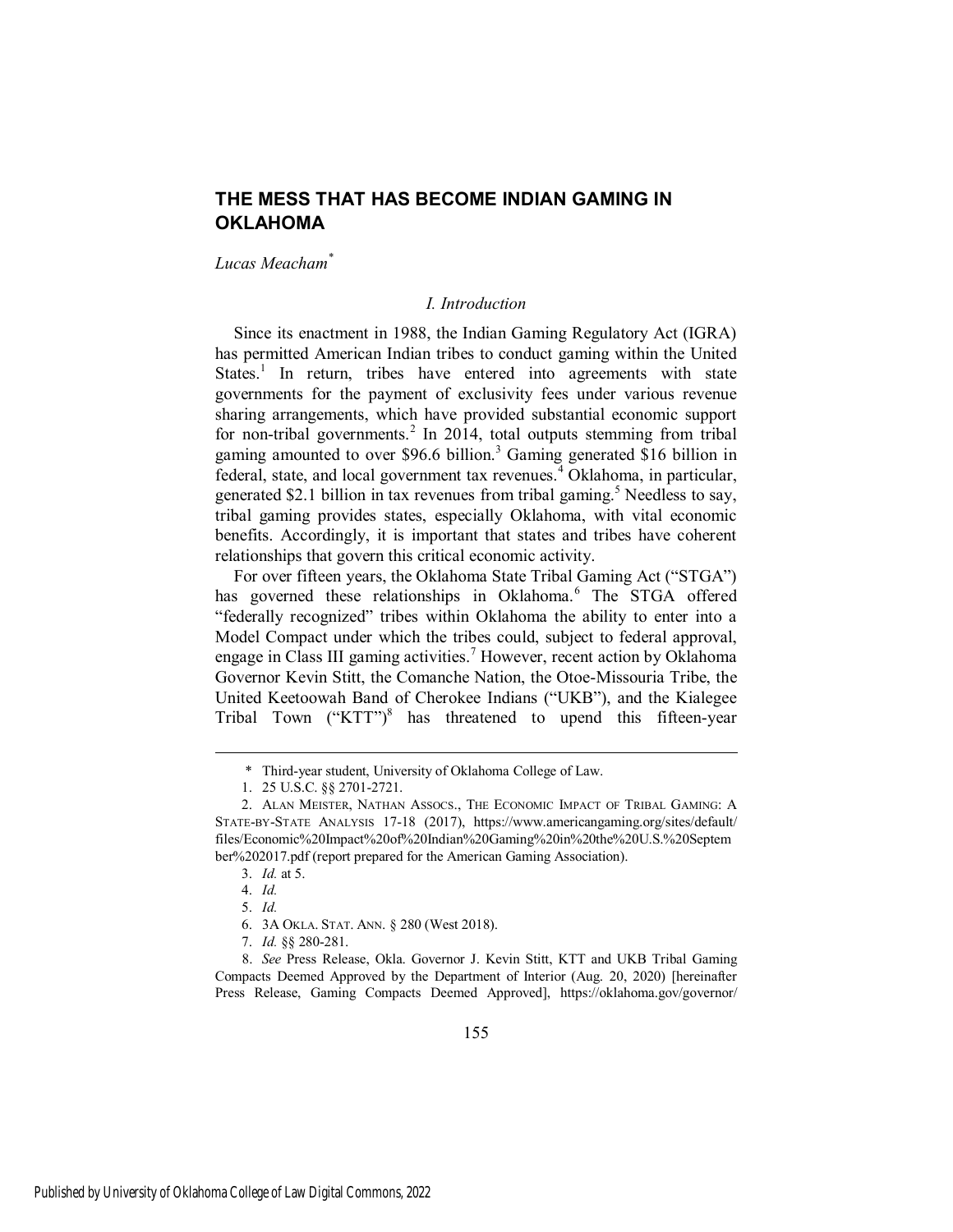relationship. Following Governor Stitt's public challenge to the renewal of the Model Compacts and resulting litigation over the renewal clause in the Model Compacts, the Comanche Nation, Otoe-Missouria Tribe, UKB, and KTT (the "Defendant Tribes") all entered into new agreements (the "New Compacts") with the state that purported to replace the existing Model Compacts with new agreements.<sup>9</sup> The New Compacts, entered into on behalf of the state by Governor Stitt, significantly altered the rights of the state and the compacting tribes while negatively impacting the tribes who remained bound by the original compacts and greatly expanding the scope of gaming in Oklahoma.<sup>10</sup> Primarily, the New Compacts altered the fee schedules the tribes are required to pay.<sup>11</sup> Additionally, the compacts negotiated by the Comanche Nation and Otoe-Missouria Tribe in particular allowed for sports betting, which is not permissible under Oklahoma law.<sup>12</sup> Importantly, the New Compacts allowed the Defendant Tribes to potentially expand their gaming operations into more favorable metropolitan locations in or near the jurisdictions of other Oklahoma tribes, which was not allowed under the Model Compacts.<sup>13</sup>

These actions have been met with fierce opposition from other tribes within the state as well as members of the state government. As a result, a string of legal actions have been filed. First, following an op-ed by Governor Stitt challenging the renewal clause in the Model Compacts and a failure by the Attorney General to negotiate new compact terms, the Cherokee Nation, the Chickasaw Nation, the Choctaw Nation, and the Citizen Potawatomi Nation (the "Plaintiff Tribes"), filed a federal lawsuit in the District Court for the Western District of Oklahoma against Governor

9. *See* Press Release, Gov. Stitt Signs Two New Gaming Compacts, *supra* note 8.

 $\overline{a}$ 

11. *Compare* 3A OKLA. STAT. ANN. § 280 (West 2018), *with* Otoe-Missouria Tribe and State of Oklahoma Gaming Compact (Apr. 18, 2020), https://www.indianaffairs.gov/sites/ bia.gov/files/assets/as-ia/oig/pdf/508%20Compliant%202020.06.29%20Otoe%20Missouria %20Tribe%20Gaming%20Compact.pdf [https://perma.cc/7YV8-L3T2], *and* Comanche Nation and State of Oklahoma Gaming Compact (Apr. 18, 2020), https://www.bia. gov/sites/bia.gov/files/assets/as-ia/oig/pdf/508%20Compliant%202020.06.29%20Comanche %20Nation%20Gaming%20Compact.pdf [https://perma.cc/J639-92GQ].

13. *See* Press Release, Gov. Stitt Signs Two New Gaming Compacts, *supra* note 8.

newsroom/newsroom/2020/august/ktt-and-ukb-tribal-gaming-compacts-deemed-approvedby-the-depart.html; *see also* Press Release, Okla. Governor J. Kevin Stitt, Gov. Stitt Signs Two New Gaming Compacts with the Otoe-Missouria Tribe and Comanche Nation (Apr. 21, 2020) [hereinafter Press Release, Gov. Stitt Signs Two New Gaming Compacts], https://oklahoma.gov/governor/newsroom/newsroom/2020/april/gov--stitt-signs-two-newgaming-compacts-with-the-otoe-missouria.html.

<sup>10.</sup> *See id*.

<sup>12. 3</sup>A OKLA. STAT. ANN. § 280 (West 2018).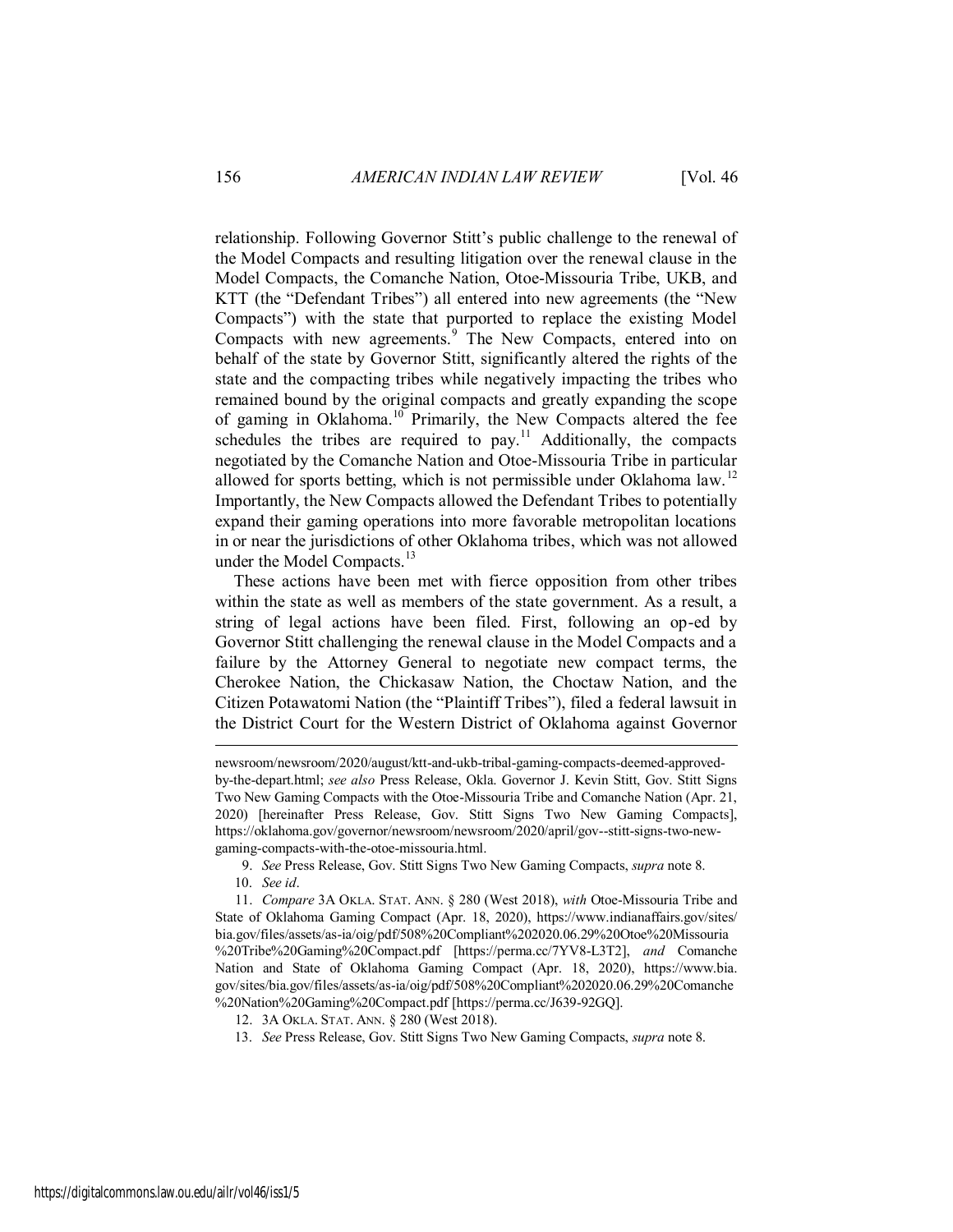Stitt seeking to enforce a renewal clause embedded in the Model Compacts.<sup>14</sup> The federal judge ruled the renewal clause was enforceable, thus the Model Compacts were automatically renewed for another fifteen years.<sup>15</sup>

While the suit in the Western District of Oklahoma was pending, Governor Stitt entered into New Compacts with the Defendant Tribes in what could be construed as an attempt to undermine the efforts of the Plaintiff Tribes in the Western District of Oklahoma.<sup>16</sup> The New Compacts prompted Oklahoma Senate President Pro Tempore, Greg Treat, and Speaker of the House, Charles McCall, to petition the Oklahoma Supreme Court to rule the compacts invalid.<sup>17</sup> The Oklahoma Supreme Court subsequently heard the case and ruled the compacts with the Comanche Nation and the Otoe-Missouria Tribe invalid under Oklahoma law.<sup>18</sup>

Undeterred by the ruling of the Oklahoma Supreme Court, the Defendant Tribes sought approval from the Secretary of the Interior of the New Compacts, arguing that the Oklahoma Supreme Court lacked jurisdiction over them and the New Compacts.<sup>19</sup> The Secretary of the Interior took no action on the filings by the Defendant Tribes, resulting in their approval by default.<sup>20</sup> The Plaintiff Tribes responded by filing another federal lawsuit challenging the New Compacts and the action of the Secretary of the Interior in approving the New Compacts, which is the focus of this Note.<sup>21</sup> This latest suit was filed in the federal district court in Washington, D.C., against the Secretary and Assistant Secretary of the United States Department of the Interior, Governor Stitt, and the Defendant Tribes.<sup>22</sup>

 $\overline{a}$ 

20. *Id.* ¶ 2, 473 P.3d at 44; *see also* 25 U.S.C. § 2710(d)(8)(C) (providing the authority for a tribal-state compact to be approved by default: "[i]f the Secretary does not approve or disapprove the compact . . . before the date that is 45 days after the date on which the compact is submitted . . . the compact shall be considered to have been approved by the Secretary, but only to the extent the compact is consistent with the provisions of [IGRA]").

21. Cherokee Nation v. U.S. Dep't of the Interior, No. 1:20-cv-02167 (TJK) (D.D.C. filed Aug. 7, 2020), https://turtletalk.files.wordpress.com/2020/08/26-amended-complaint. pdf.

22. Randy Ellis, *Four Oklahoma Tribes Ask Federal Court in Washington D.C. to Void Two Gaming Compacts*, OKLAHOMAN (Aug. 8, 2020), https://www.oklahoman.com/ article/5668636/four-oklahoma-tribes-ask-federal-court-in-washington-dc-to-void-twogaming-compacts.

<sup>14.</sup> Cherokee Nation v. Stitt, 475 F. Supp. 3d 1277 (W.D. Okla. 2020).

<sup>15.</sup> *Id.* at 1283.

<sup>16.</sup> *See* sources cited *infra* note 166 and accompanying text.

<sup>17.</sup> Treat v. Stitt, 2020 OK 64, ¶ 1, 473 P.3d 43, 44.

<sup>18.</sup> *Id.* ¶ 8, 473 P.3d at 45.

<sup>19.</sup> *Id.* ¶ 2, 473 P.3d at 44.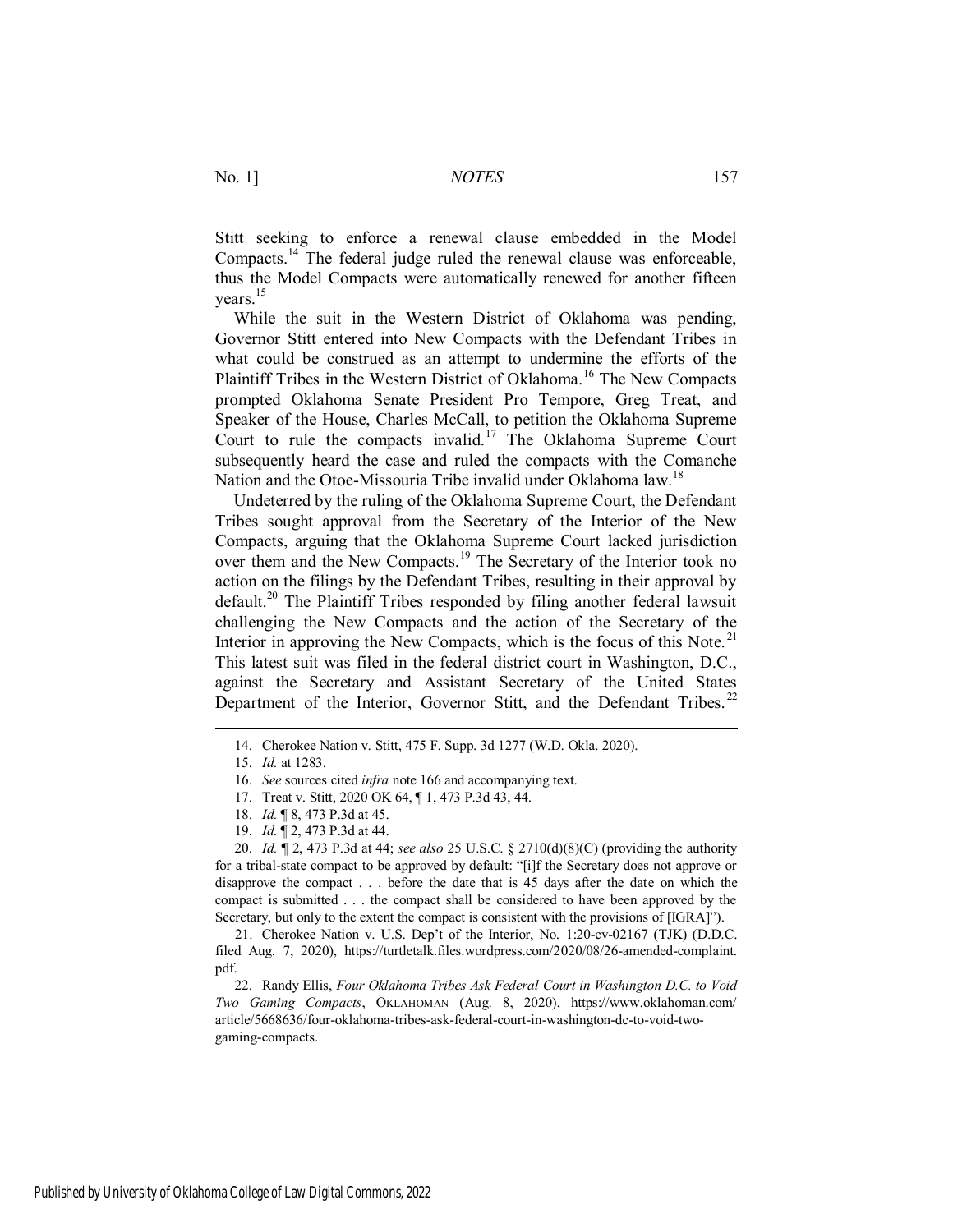Thus, we arrive at the current state of affairs of Indian Gaming in the State of Oklahoma. Part I of this Note introduces the tribal-state dispute, Part II discusses the history of Indian Gaming in Oklahoma, and Part III discusses the merits of the case brought against Governor Stitt, the Defendant Tribes, and the Secretary of the Interior.

### *II. Indian Gaming in Oklahoma*

#### *A. The Indian Gaming Regulatory Act*

Commercial Indian gaming has operated in the United States since the 1970s.<sup>23</sup> During the 1970s, Congress was silent about how states should treat Indian gaming within their borders. However, after the Supreme Court's decision in *California v. Cabazon Band of Mission Indians*, which ruled that California state law could not regulate gaming on Indian land within California, Congress decided it needed to find a solution to regulate Indian gaming that would be beneficial to both the tribes and the states.  $24$ The United States Constitution gives Congress the power to "regulate commerce with foreign nations, and among the several states, and with Indian tribes."<sup>25</sup> Thus, in 1988, Congress passed the Indian Gaming Regulatory Act  $(IGRA)^{26}$ 

### *1. The Breakdown of Tribal Gaming*

Congress enacted the IGRA in an effort to create a regulatory scheme for tribal gaming that would "balance state, federal, and tribal interests."<sup>27</sup> IGRA sought to provide tribes with a "statutory basis for the operation of gaming"<sup>28</sup> as well as to "shield [the Indian tribes] from organized crime and other corrupting influences<sup> $29$ </sup> in order to facilitate the ultimate goal of "promoting tribal economic development, self-sufficiency, and strong tribal governments."<sup>30</sup>

<sup>23.</sup> Hicham Raache, *IN FOCUS: Origins of Native American Gaming*, KFOR (July 28, 2020), https://kfor.com/digital-first/in-focus-origins-of-native-american-gaming/.

<sup>24. 480</sup> U.S. 202 (1987).

<sup>25.</sup> U.S. CONST. art. 1, § 8, cl. 3.

<sup>26. 25</sup> U.S.C. §§ 2701-2721.

<sup>27.</sup> Amador Cnty. v. Salazar, 640 F.3d 373, 376 (D.C. Cir. 2011) (citing 25 U.S.C. §§ 2701–2702).

<sup>28. 25</sup> U.S.C. § 2702(1).

<sup>29.</sup> *Id.* § 2702(2).

<sup>30.</sup> *Id.* § 2702(1).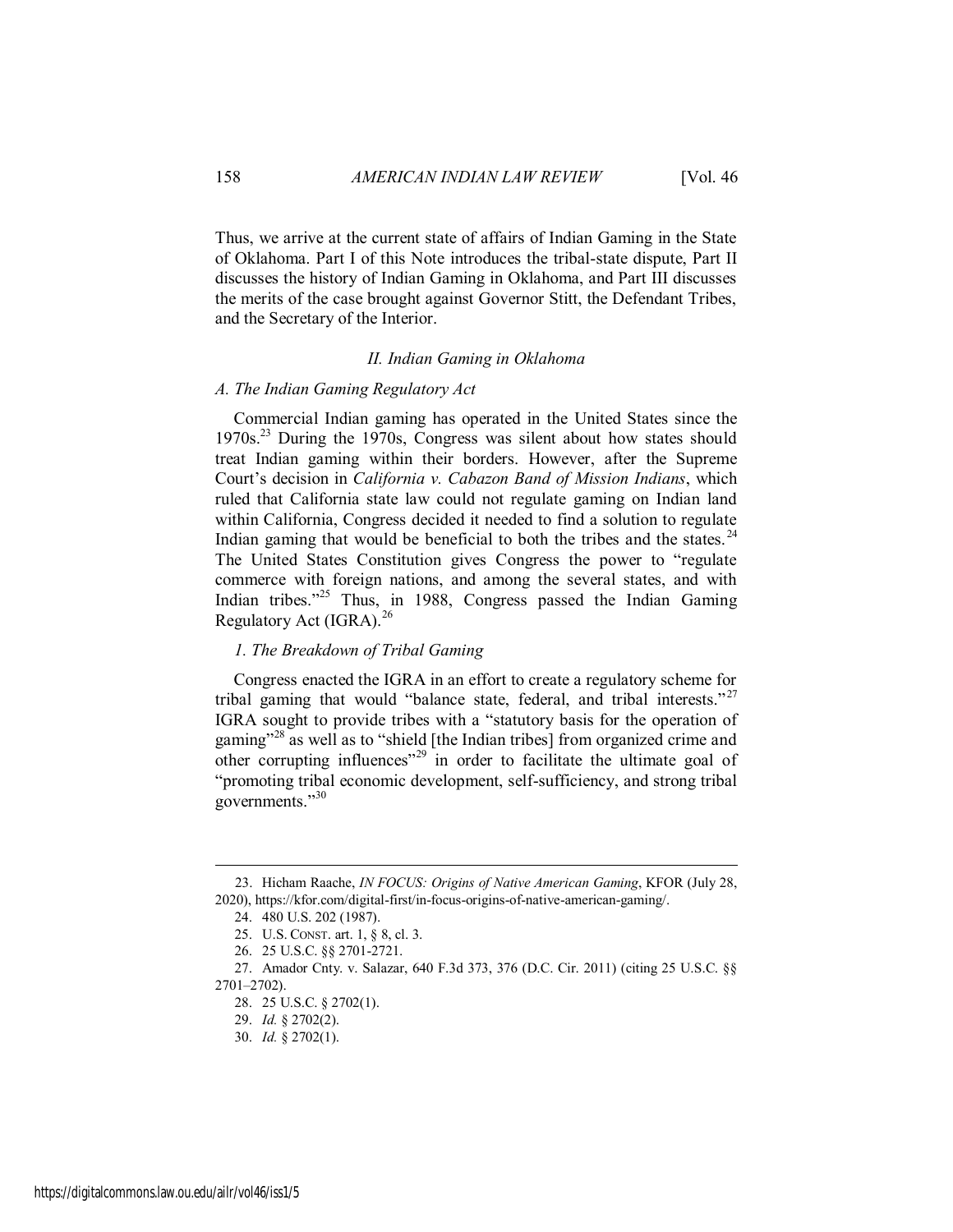IGRA broke tribal gaming down into three distinct classes.<sup>31</sup> Class I gaming is defined as social gaming "for prizes of minimal value" or traditional games related to traditional Indian ceremonies.<sup>32</sup> Class II gaming is bingo and card games played for money that are authorized by the state, not including any banking card games or any electronic game of chance or slot machines.<sup>33</sup> Class III gaming is defined as all gaming that is not covered in Class I and Class II, and includes traditional games that come to mind when thinking of casinos, such as blackjack, roulette, and slot machines $34$ 

IGRA applies to each class differently. "Class I gaming [conducted] on Indian lands is within the exclusive jurisdiction of the Indian tribes" and as such is not primarily regulated by IGRA.<sup>35</sup> Governance of gaming under Class II is shared equally between the National Indian Gaming Commission (NIGC) and the tribes. $36$  Tribes must adopt a gaming ordinance that applies the minimum requirements prescribed in IGRA and the NIGC Chairman must approve the ordinance before any Class II gaming may occur.<sup>37</sup>

#### *2. Class III Gaming Requirements*

Class III gaming is the most complex type of gaming to regulate and, as a result, is dealt with extensively by IGRA. It is primarily governed by §  $2710(d)$  of IGRA.<sup>38</sup> Class III gaming has three requirements that must be met before any gaming is commenced.<sup>39</sup> The first requirement is that the gaming be "authorized by a tribal ordinance or resolution that has been approved by the National Indian Gaming Commission, a regulatory body created by IGRA with rulemaking and enforcement authority."<sup>40</sup> The second requirement mandates that the "Indian lands where the gaming [] take[s] place must be located within a state that permits gaming 'for any purpose by any person, organization, or entity."<sup>41</sup> Lastly, the third

<sup>31.</sup> *Id.* § 2703.

<sup>32.</sup> *Id.* § 2703(6).

<sup>33.</sup> *Id.* § 2703(7).

<sup>34.</sup> Amador Cnty. v. Salazar, 640 F.3d 373, 376 (D.C. Cir. 2011).

<sup>35.</sup> Colo. River Indian Tribes v. Nat'l Indian Gaming Comm'n, 466 F.3d 134, 135 (D.C. Cir. 2006) (quoting 25 U.S.C. § 2710(a)(1)).

<sup>36.</sup> *Id.* (citing 25 U.S.C. § 2710(a)(2), (b)).

<sup>37.</sup> *Id.* 

<sup>38.</sup> *Id.* at 136 (citing 25 U.S.C. § 2710(d)).

<sup>39.</sup> *Amador Cnty.*, 640 F.3d at 376.

<sup>40.</sup> *Id.* (citing 25 U.S.C. § 2710(d)(1)(a), (2)(C)).

<sup>41.</sup> *Id.* (quoting 25 U.S.C. § 2710(d)(1)(B)).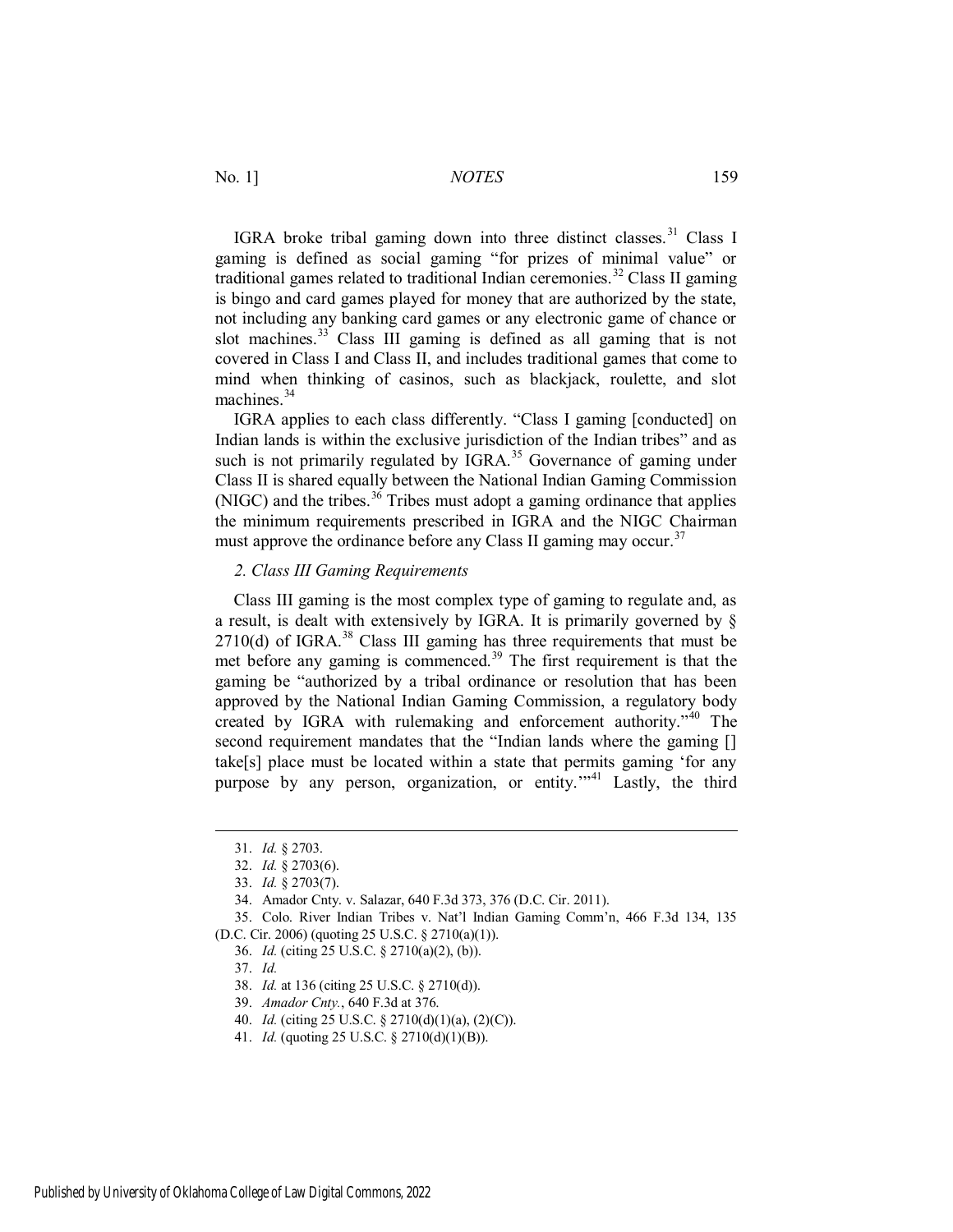requirement dictates that gaming must conform to a compact between the tribe and the state in which the gaming will occur.<sup>42</sup>

IGRA mandates various obligations that tribes and states must follow while negotiating compacts. First, the compact must only consider Class III gaming; thus, bargaining for Class I and II gaming in the compact is prohibited.<sup>43</sup> Next, IGRA provides permissible subjects that may be negotiated.<sup>44</sup> These subjects include:

 (i) the application of the criminal and civil laws and regulations of the Indian tribe or the State that are directly related to, and necessary for, the licensing and regulation of such activity;

 (ii) the allocation of criminal and civil jurisdiction between the State and the Indian tribe necessary for the enforcement of such laws and regulations;

 (iii) the assessment by the State of such activities in such amounts as are necessary to defray the costs of regulating such activity;

 (iv) taxation by the Indian tribe of such activity in amounts comparable to amounts assessed by the State for comparable activities;

(v) remedies of breach of contracts;

 (vi) standards for the operation of such activity and maintenance of the gaming facility, including licensing; and

 (vii) any other subjects that are directly related to the operation of gaming activities.<sup>45</sup>

The statute expressly provides that, except assessments necessary to defray regulatory amounts, § 2710(d) does not give the state the authority to "impose any tax, fee, charge, or other assessment upon an Indian tribe."<sup>46</sup> Accordingly, the state has no authority to impose such taxation on tribal gaming as the general rule is that "the Indians' exemption from state taxes [is] lifted only when Congress has made its intention to do so unmistakably

<sup>42. 25</sup> U.S.C. § 2710(d)(1)(C).

<sup>43.</sup> *Id.* § 2710(a)(1), (2).

<sup>44.</sup> *Id.* § 2710(d)(3)(C).

<sup>45.</sup> *Id.* § 2710(d)(3)(C)(i)-(vii).

<sup>46.</sup> *Id.* § 2710(d)(4).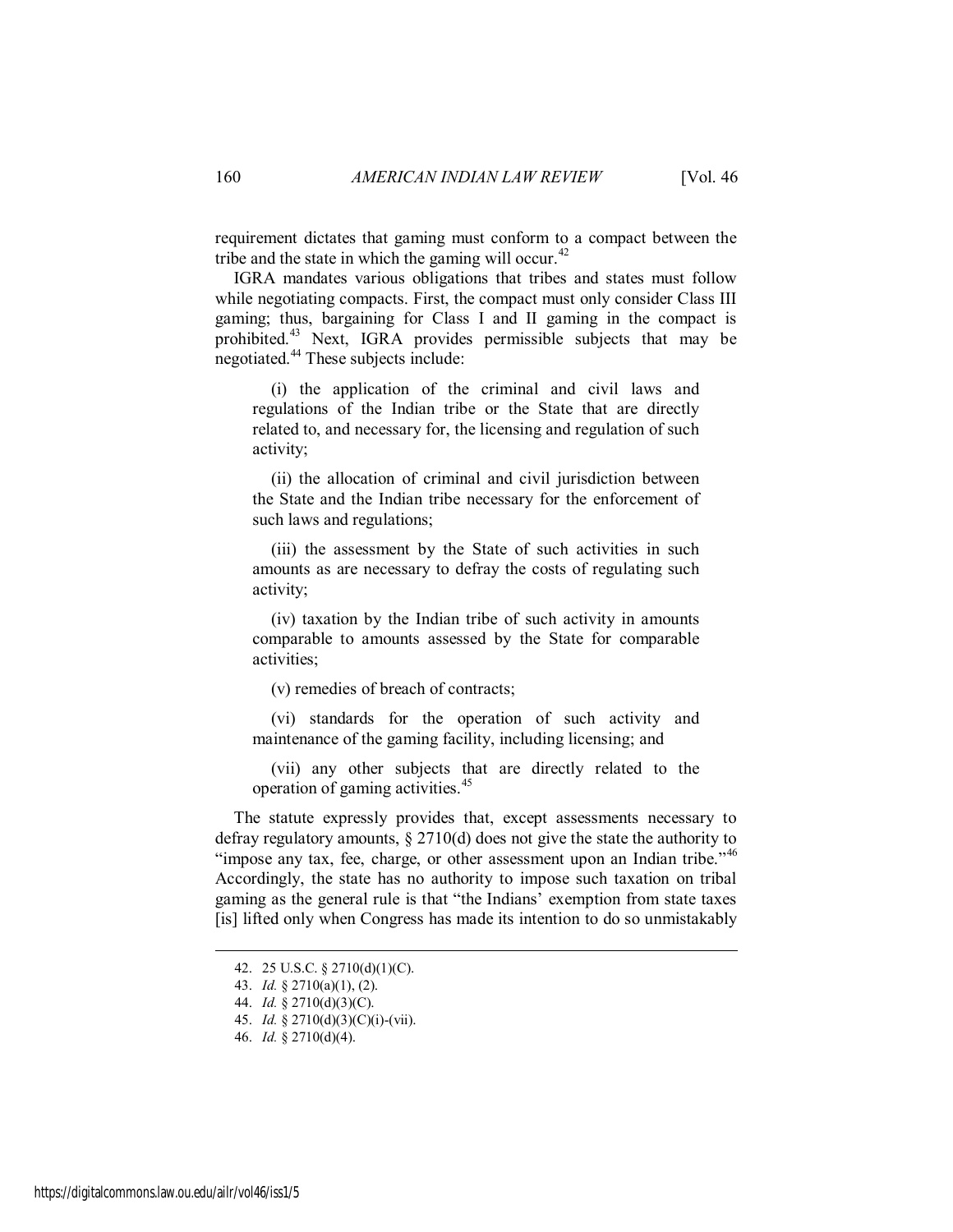clear."<sup>47</sup> However, despite this limitation, courts, as well as the Department of the Interior, have held compacts valid that allow the state to exact fees from tribes where those "fees" are structured as exclusivity fees.<sup>48</sup> In doing so, those courts placed an emphasis on the word "impose" and will allow for fairly negotiated exclusivity fees with a deemed benefit for the tribe or tribes, as the courts reasoned such fair exchange would not fall under the definition of "impose."<sup>49</sup> "Although [a] state [does] not have [the] *authority* to exact [revenue sharing or other payments from tribes relating to their gaming operations], it [can] bargain to receive them in exchange for a quid pro quo benefit conferred in the compact."<sup>50</sup> The courts reasoned that if the exclusivity fees sought by the state were accompanied by significant economic benefit conferred to the tribes, then such fees would be permissible. $51$ 

Ultimately, the Secretary of the Interior (the "Secretary") has the authority to determine the validity and reasonableness of exclusivity fees in a tribal-state compact.<sup>52</sup> The Secretary has traditionally required that the state confer an economic benefit to the tribe that "the State is not required to negotiate under IGRA" for exclusivity fees to be valid.<sup>53</sup> Such economic benefit includes the right to exclusively engage in Class III gaming activities.<sup>54</sup> Thus, if the tribe and the state enter into significant negotiation where the state confers an "extra" economic benefit on the tribe, exclusivity fees can be permitted.

#### *3. The Role of the Secretary*

Once the state and tribe have entered into a compact, it is sent to the Secretary for approval.<sup>55</sup> IGRA requires that for a compact to be operable, it must go into "effect."<sup>56</sup> To be effective, the Secretary must approve a

<sup>47.</sup> Montana v. Blackfeet Tribe, 471 U.S. 759, 765 (1985).

<sup>48.</sup> *See In re* Indian Gaming Related Cases, 331 F.3d 1094 (9th Cir. 2003); *see also* Idaho v. Shoshone-Bannock Tribes, 465 F.3d 1095 (9th Cir. 2006).

<sup>49.</sup> *Indian Gaming*, 331 F.3d at 1111 (citing 25 U.S.C. § 2710(d)(4)).

<sup>50.</sup> *Shoshone-Bannock Tribes*, 465 F.3d at 1101.

<sup>51.</sup> *Id.* at 1101–02.

<sup>52. 25</sup> U.S.C. § 2710(d)(3)(B).

<sup>53.</sup> Rincon Band of Luiseno Mission Indians of Rincon Reservation v. Schwarzenegger, 602 F.3d 1019, 1039 (9th Cir. 2009).

<sup>54.</sup> *Id.*

<sup>55.</sup> *Id.* at 1056.

<sup>56. 25</sup> U.S.C. § 2710(d)(1)(C).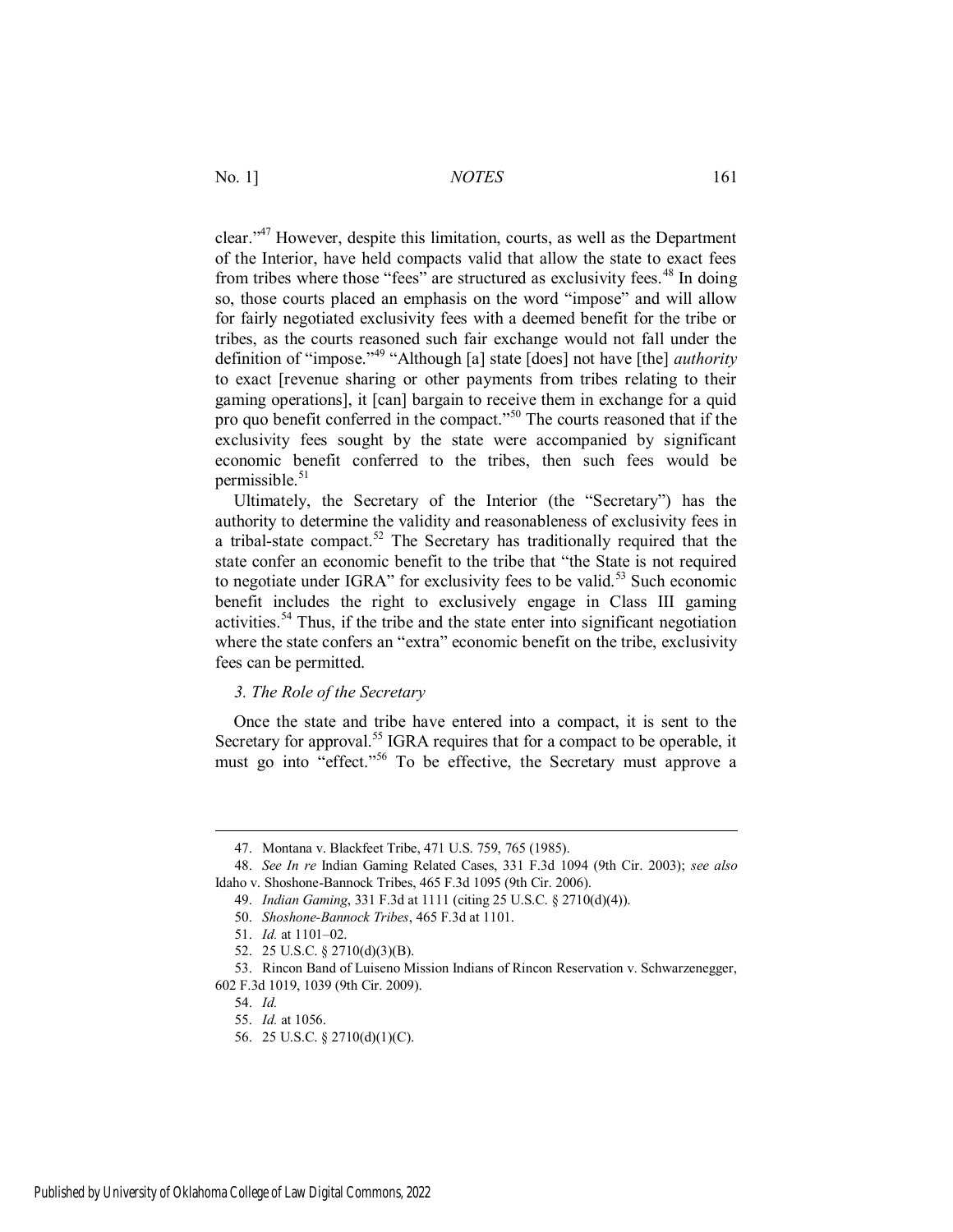legally entered into compact and publish a notice of the approval in the Federal Register.<sup>57</sup>

Title 25 U.S.C. § 2710(d)(8)(A) gives the Secretary the explicit authority to "approve any Tribal-State compact entered into between an Indian tribe and a State governing gaming on Indian lands of such Indian tribe.<sup>558</sup> Further, IGRA gives the Secretary explicit disapproval rights.<sup>59</sup> The Secretary "may disapprove a compact . . . only if [the] compact violates": any provision of IGRA, any provision of federal law that does not relate to tribal gaming, or the trust obligation the United States owes Indians.<sup>60</sup> The scope of these disapproval rights were addressed in *Amador County, California v. Salazar*, where the court reasoned that it was "implausible that Congress intended 'may' to confer  $\lceil \rceil$  complete discretion."<sup>61</sup> Further, the court determined that "'may' is best read to limit the circumstances in which disapproval is allowed.<sup>62</sup> The Secretary must, however, disapprove a compact if it would violate any of the three limitations in that subsection . . . ."<sup>63</sup> Thus, the Secretary is obliged to deny any compact that violates § 2710(d)(8)(B).<sup>64</sup>

Regulation under IGRA has added an additional requirement that the compact be "legally entered into by both parties" for the compact to be approved by the Secretary.<sup>65</sup> Essentially, this is a question of tribal and state law requiring that the tribe and state each possess the requisite legal authority to enter into the compact.

IGRA also places a time requirement on the Secretary.<sup>66</sup> The Secretary has forty-five days after the compact is submitted to approve or disapprove the compact.<sup>67</sup> However, if the Secretary fails to make a decision within the forty-five-day window, the compact is deemed automatically approved so long as it is consistent with IGRA.<sup>68</sup> The obligation of the Secretary to disapprove compacts in violation of the three limitations set out in §  $2710(d)(8)(B)$  is not waived if the Secretary provides approval by

60. *Id.*

 $\overline{a}$ 

62. *Id.*

63. *Id.*

67. *Id.* 

<sup>57.</sup> *Id.* § 2710(d)(3)(B).

<sup>58.</sup> *Id.* § 2710(d)(8)(A).

<sup>59.</sup> *Id.* § 2710(d)(8)(B).

<sup>61. 640</sup> F.3d 373, 381 (D.C. Cir. 2011).

<sup>64.</sup> *See* Amador Cnty. v. Salazar, 640 F.3d 373 (D.C. Cir. 2011).

<sup>65. 25</sup> C.F.R. § 293.7 (2009).

<sup>66. 25</sup> U.S.C. § 2710(d)(8)(C).

<sup>68.</sup> *Id.*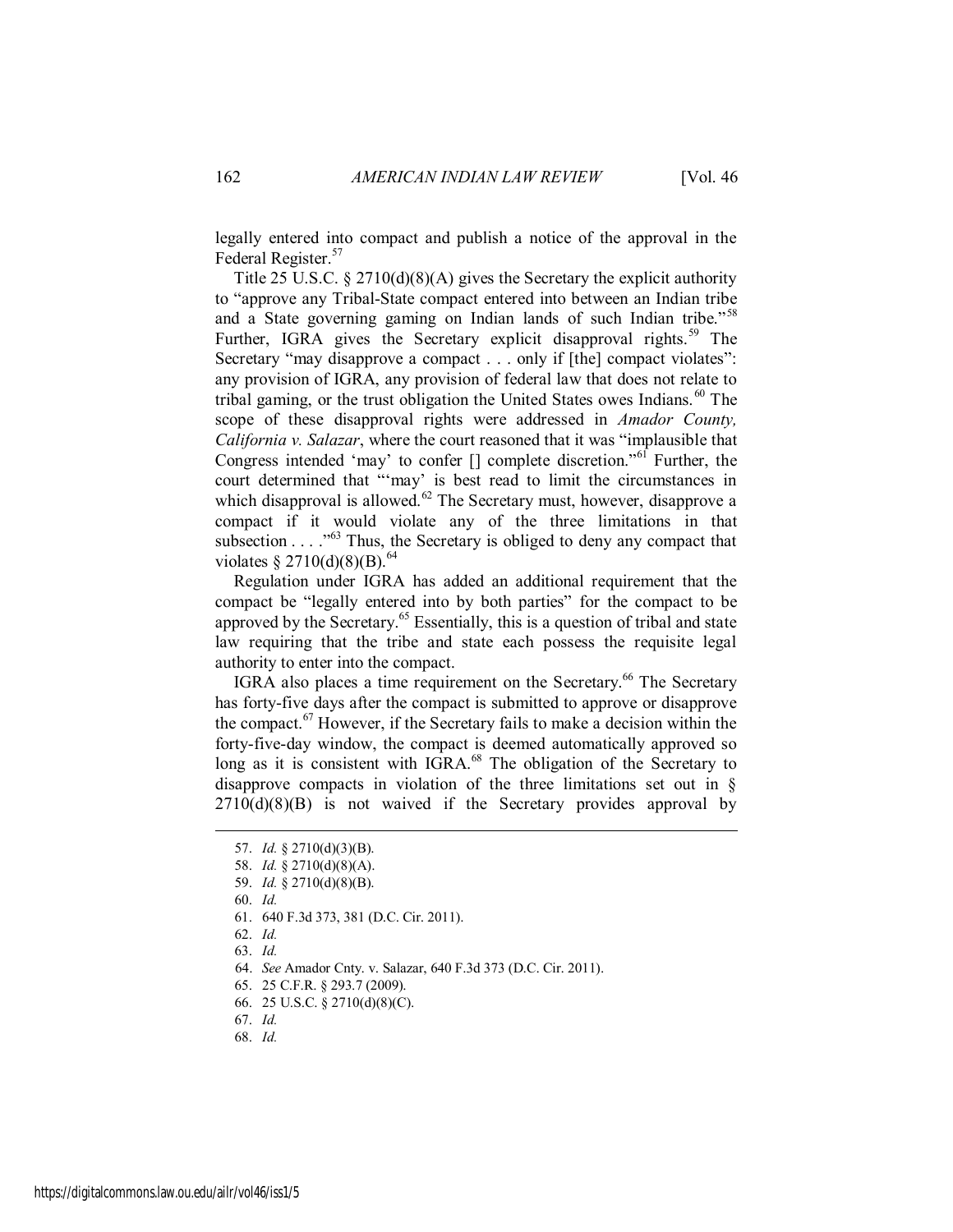inaction.<sup>69</sup> The court in *Amador* reasoned that "just as the Secretary has no authority to affirmatively approve a compact that violates any of subsection  $(d)(8)(B)$ 's criteria for disapproval, he may not allow a compact that violates subsection  $(d)(8)(C)$ 's caveat to go into effect by operation of law."70

#### *B. Oklahoma Tribal Gaming Before the STGA*

Class III gaming did not exist in Oklahoma for many years after the enactment of IGRA.<sup>71</sup> Instead, most Indian gaming revolved around Class II gaming, primarily bingo.<sup>72</sup> Accordingly, during this period of gaming in Oklahoma, IGRA was not important from a state perspective.<sup>73</sup> Gaming was exclusively governed between the tribes and the NIGC, leaving the state on the outside looking in, accruing no revenue from such activity.

The reason most gaming in Oklahoma during this period was focused on Class II is because of the historical unwillingness of Oklahoma governors to enter into negotiations with the Indian tribes of Oklahoma, likely as a result of the fear of political repercussions from advocating for gaming in a traditionally conservative Bible Belt state like Oklahoma.<sup>74</sup> The only Class III gaming that was allowed before the STGA was pari-mutuel horse racing.<sup>75</sup>

After the Supreme Court ruling in *Seminole Tribe v. Florida*, in which the Supreme Court determined Congress could not abrogate the states' Eleventh Amendment immunity by allowing tribes to sue a state that refused to negotiate a Class III compact, the good-faith negotiation clause of IGRA was essentially rendered useless.<sup>76</sup> Thus, the state could continue refusing to negotiate with the tribes, which it did until the early  $2000s$ .<sup>77</sup>

 $\overline{a}$ 

75. *Id.*

<sup>69.</sup> *Amador Cnty.*, 640 F.3d at 381.

<sup>70.</sup> *Id.*

<sup>71.</sup> D. Michael McBride III, *Indian Gaming Compacts in Oklahoma: Respecting Tribal Jurisdiction and Enforcing Understanding*, INDIAN GAMING, May 2010, at 14, 14, https://turtletalk.files.wordpress.com/2010/05/may10\_mcbride-indian-gaming-compacts-inok-indian-gaming-ma.pdf.

<sup>72.</sup> *Id.*

<sup>73.</sup> *Id.*

<sup>74.</sup> W. Dale Mason, *Gaming, Indian*, *in* THE ENCYCLOPEDIA OF OKLAHOMA HISTORY AND CULTURE (Okla. Hist. Soc'y, 2009), https://www.okhistory.org/publications/enc/entry. php?entry=GA007 (online version of two-volume print edition).

<sup>76. 517</sup> U.S. 44 (1996).

<sup>77.</sup> Mason, *supra* note 74.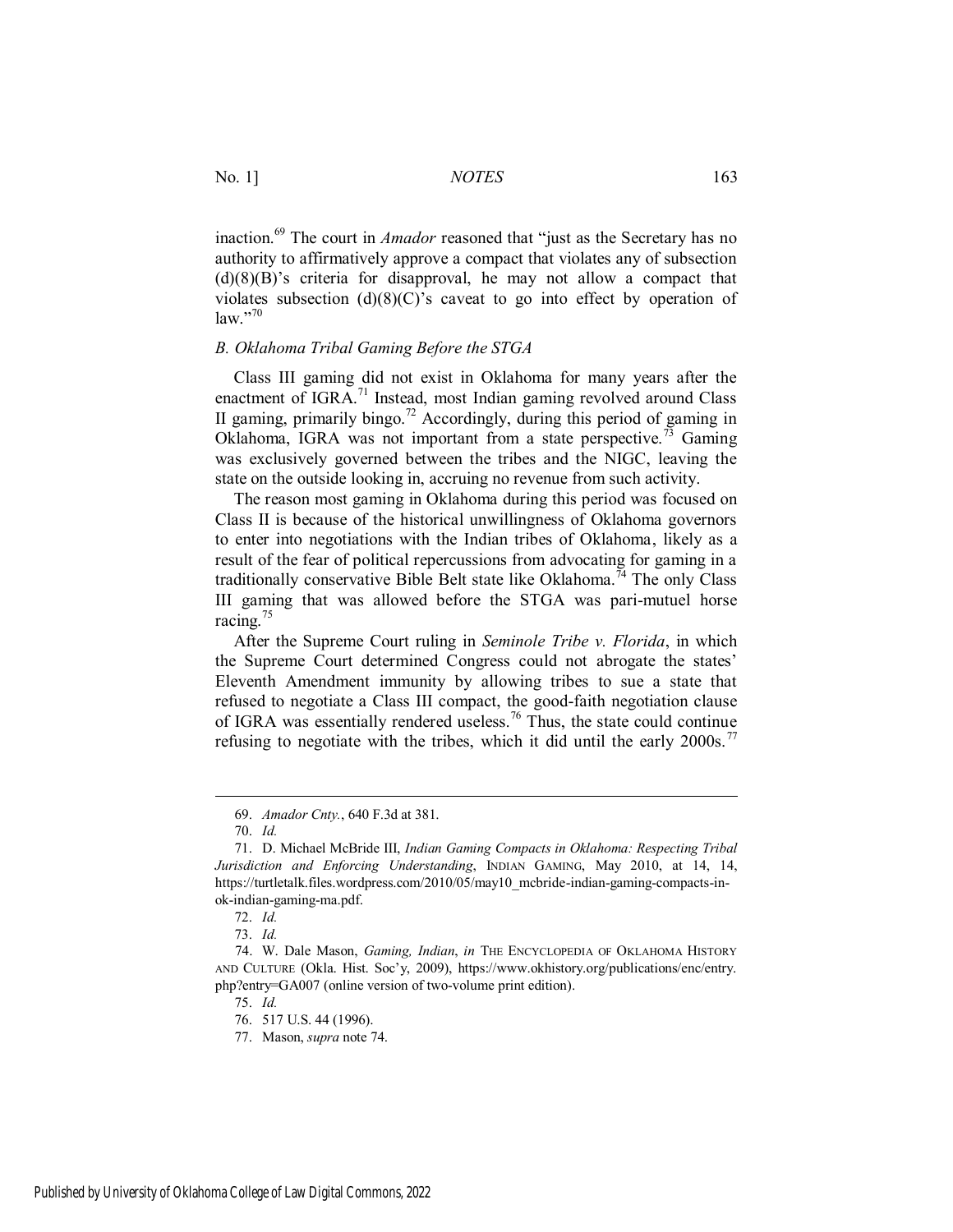Before the STGA, tribes "were effectively shut out of [Class III] gaming" in Oklahoma.<sup>78</sup>

Because of the state's stance on Class III gaming, the tribes' Class II gaming became even more contentious with the NIGC as the tribes' "bingo" gaming machines began to look and act more and more like Class III slot machines.<sup>79</sup> The tribes sought to maximize the revenue from their Class II gaming operations by developing innovative Class II gaming technologies.<sup>80</sup> Primarily, the tribes added digitalized, network bingo that increased the number of players eligible to play.<sup>81</sup> However, these innovations in Class II gaming were met with strong opposition by the NIGC in many instances.  $82$  As a result, legal battles arose around the distinction between Class II and Class III gaming. $83$  This was a tumultuous period for tribal gaming in Oklahoma; gaming revenues were low and there was friction between the Oklahoma Government, the NIGC, and the tribes of Oklahoma.<sup>84</sup> However, the state's reluctance to accept Class III gaming did not dissuade the tribes as they negotiated with the state for a Class III compact.<sup>85</sup> Finally, in 2004, the tribes' hard work paid off.

In 2004, new negotiations began between the tribes and recently elected Governor Brad Henry.<sup>86</sup> Governor Henry, unlike most prior Oklahoma governors, was vocal about his willingness to engage in tribal gaming negotiations.<sup>87</sup> With his support and encouragement, Senate Bill 1252, containing the Model Compact, which he had negotiated with the tribes, was passed by the Oklahoma state legislature and submitted to the voters as a state question.<sup>88</sup> This legislation significantly expanded the scope of Class III gaming in Oklahoma beyond just horse racing and is better known now as the State-Tribal Gaming Act, or the STGA.<sup>89</sup> The legislation was placed on the ballot in Oklahoma as State Question 712 and was officially enacted after substantial support from Oklahoma voters.<sup>90</sup>

- 79. McBride, *supra* note 71, at 14.
- 80. *Id.*
- 81. *Id.*
- 82. *Id.*
- 83. *Id.*
- 84. *Id.*
- 85. *Id.*
- 86. *See* Mason, *supra* note 74.
- 87. *Id.*
- 88. *Id.*
- 89. *Id.*
- 90. *Id.*

<sup>78.</sup> *Id.*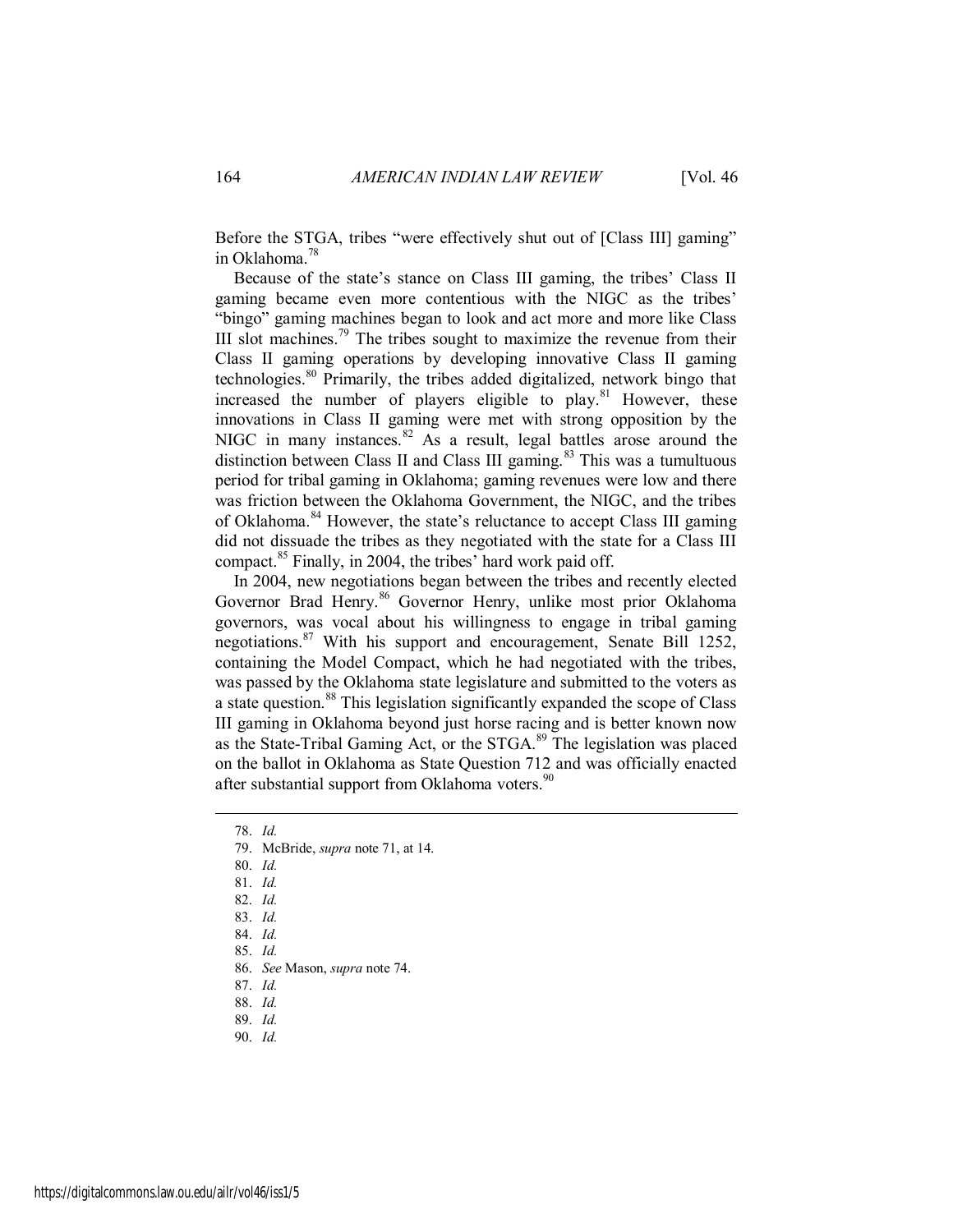#### *C. Oklahoma Tribal Gaming After the STGA*

The STGA significantly impacted both state and tribal economic activity in Oklahoma almost immediately.<sup>91</sup> Within the first year, the state collected around \$2.3 million in exclusivity fees from the tribes.<sup>92</sup> The fees have continued to grow substantially almost every year since, as a result of increased gaming activity by the compacting tribes.<sup>93</sup> In 2019, the state collected over \$148 million in exclusivity fees from tribes engaged in Class III gaming.<sup>94</sup> The \$148 million in exclusivity fees were collected on over \$2.44 billion of Class III gaming revenue generated by the tribes.<sup>95</sup> As of 2018, thirty-one different tribes were operating 131 facilities offering Class III gaming throughout Oklahoma.<sup>96</sup>

The STGA allows tribes to conduct Class III gaming activities, which includes electronic gaming and non-house banked card games, and also allows horse racetracks to conduct limited electronic gaming.<sup>97</sup> The STGA offered federally recognized tribes in Oklahoma a model compact permitting tribes to "engage in Class III gaming on tribal lands under the terms and conditions of the proposed compact."<sup>98</sup> The state extended this offer through a statutory "Model Compact" that set uniform terms, which are offered to each federally recognized tribe.<sup>99</sup> If the individual tribe decided to enter into a compact, the compact would be sent to the Secretary of the Interior and go into effect pending approval pursuant to IGRA §  $2710(d)(8)(a)$ .<sup>100</sup> Initially, in 2005, twenty-nine tribes entered into compacts with the state.<sup>101</sup> Currently, thirty-five tribes are compacted with the state to conduct Class III gaming.<sup>102</sup>

 $\overline{a}$ 

102. *See id.*

<sup>91.</sup> OKLA. GAMING COMPLIANCE UNIT, OKLA. OFF. OF MGMT. & ENTER. SERVS., ANNUAL REPORT: FISCAL YEAR 2019, at 1 (n.d.) [hereinafter 2019 ANNUAL REPORT], https://oklahoma.gov/content/dam/ok/en/omes/documents/GameCompAnnReport19- FINAL.pdf.

<sup>92.</sup> *Id.* at 2.

<sup>93.</sup> *Id.* at 1.

<sup>94.</sup> *Id.*

<sup>95.</sup> *Id.*

<sup>96.</sup> *Id.* at 6.

<sup>97. 3</sup>A OKLA. STAT. ANN. §§ 261-282 (West 2018).

<sup>98.</sup> Sheffer v. Buffalo Run Casino, PTE, Inc., 315 P.3d 359, 361 (Okla. 2013).

<sup>99. 3</sup>A OKLA. STAT. ANN. § 281(2)(2).

<sup>100.</sup> *Id.*

<sup>101.</sup> *See Compacted Tribes*, OKLA. OFF. MGMT. & ENTER. SERVS., https://oklahoma.gov/ omes/gaming-compliance-unit/compacted-tribes.html (last visited Oct. 24, 2021).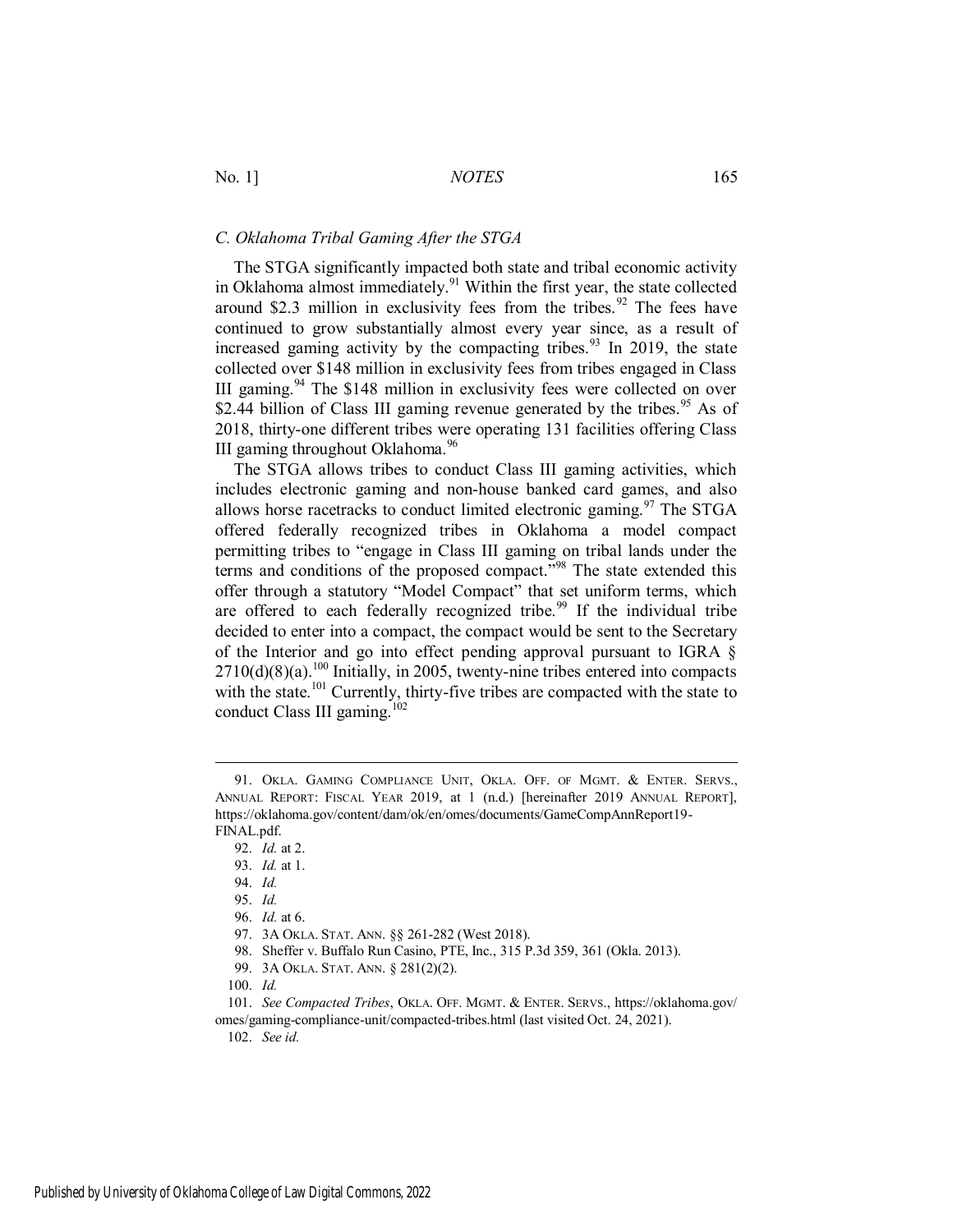Each tribe pays the state fees based on revenues derived under the compact.<sup>103</sup> The fees were attributed to the "substantial exclusivity" afforded to the tribes by the state and the "special opportunities for tribal economic opportunity through gaming within the external boundaries of Oklahoma in respect to the covered games."<sup>104</sup> The fees were set at:

 a. four percent (4%) of the first Ten Million Dollars (\$10,000,000.00) of adjusted gross revenues received by a tribe in a calendar year from the play of electronic amusement games, electronic bonanza-style bingo games and electronic instant bingo games,

 b. five percent (5%) of the next Ten Million Dollars (\$10,000,000.00) of adjusted gross revenues received by a tribe in a calendar year from the play of electronic amusement games, electronic bonanza-style bingo games and electronic instant bingo games,

 c. six percent (6%) of all subsequent adjusted gross revenues received by a tribe in a calendar year from the play of electronic amusement games, electronic bonanza-style bingo games and electronic instant bingo games, and

 d. ten percent (10%) of the monthly net win of the common pool(s) or pot(s) from which prizes are paid for nonhousebanked card games. The tribe is entitled to keep an amount equal to state payments from the common pool(s) or pot(s) as part of its cost of operating the games. $105$ 

Subject to this fee schedule, compacted tribes have paid upwards of \$1.5 billion in exclusivity fees to the state since 2006.<sup>106</sup> While approving the Compacts, the Secretary was required to determine the validity of the exclusivity fees.<sup>107</sup> Accordingly, with his approval, the Secretary deemed that the state conferred an extra benefit on the tribes by providing the exclusive right to conduct Class III gaming within the state.

The Model Compacts set out an initial term of fifteen years, which was set to expire on January 1, 2020.<sup>108</sup> However, the agreement included an

<sup>103. 3</sup>A OKLA. STAT. ANN. § 281(11)(A)(1).

<sup>104.</sup> *Id.* § 281(11)(A).

<sup>105.</sup> *Id.* § 281(11)(A)(2)(a)-(d).

<sup>106. 2019</sup> ANNUAL REPORT, *supra* note 91, at 2.

<sup>107. 25</sup> U.S.C. § 2710(d)(3)(B).

<sup>108. 3</sup>A OKLA. STAT. ANN. § 281(15)(B) (West 2018).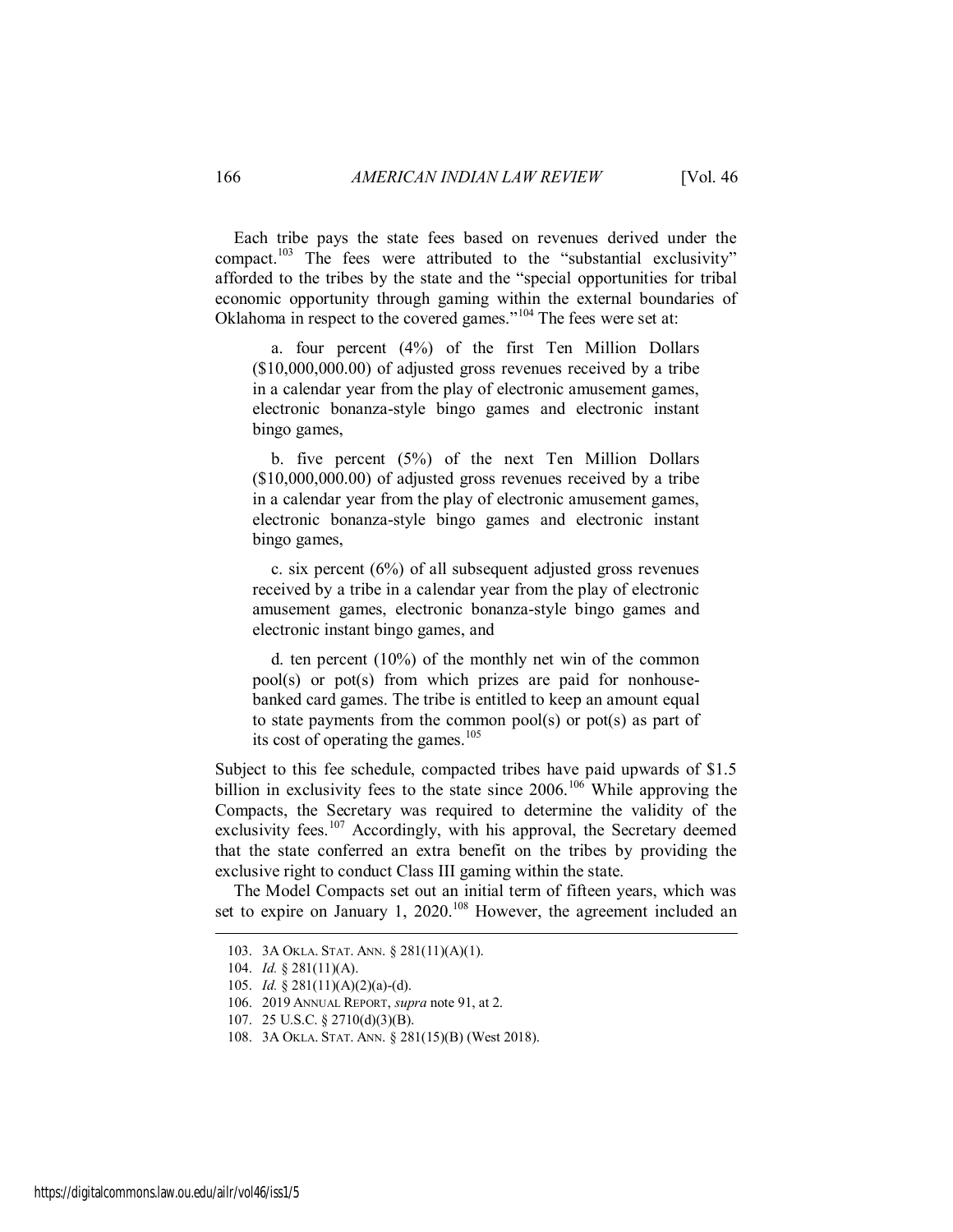automatic renewal provision.<sup>109</sup> Section 15(B) provides, "This Compact shall have a term which will expire on January 1, 2020, and at that time, if organization licensees or others are authorized to conduct electronic gaming . . . pursuant to any governmental action . . . , the Compact shall automatically renew for successive additional fifteen-year terms  $\dots$ ."<sup>110</sup> The section includes a renegotiation provision in which either the tribe or the state, through its governor, may request to renegotiate terms related to the scope of gaming under the compact and the exclusivity fees within 180 days of the expiration or renewal of the Compact.<sup>111</sup>

*III. The Case:* Cherokee Nation v. United States Department of the Interior

# *A. Statement of Facts*

On September 14, 2020, the Cherokee Nation, the Chickasaw Nation, the Choctaw Nation, and the Citizen Potawatomi Nation (the "Plaintiff Tribes") filed suit in the United States District Court for the District of Columbia against the United States Department of Interior, the Secretary of the Interior, the Assistant Secretary of the Interior, the Comanche Nation, the Otoe-Missouria Tribe, the UKB, and the KTT.<sup>112</sup> The action seeks reversal of the Secretary's "arbitrary, capricious, and unlawful 'no action' approvals under the [IGRA]."<sup>113</sup> This lawsuit arises from several events that took place in Oklahoma from the middle of 2019 through 2020.

On July 8, 2019, Oklahoma Governor Kevin Stitt wrote an op-ed in the *Tulsa World* expressing his view that the state needed to renegotiate the original compacts with the tribes and that the Model Compacts did not automatically renew.<sup>114</sup> The article suggested that the Model Compacts were outdated and needed to be renegotiated to "reflect[] market conditions for the gaming industry seen around the nation today."<sup>115</sup> Governor Stitt incorrectly noted that the exclusivity fees provided for in the original

 $\overline{a}$ 

115. *Id.*

<sup>109.</sup> *Id.*

<sup>110.</sup> *Id.* 

<sup>111.</sup> *Id.*

<sup>112.</sup> First Amended & Supplemented Complaint at 1-2, Cherokee Nation v. U.S. Dep't of the Interior, No. 1:20-cv-02167 (TJK) (D.D.C. filed Aug. 7, 2020), https://turtletalk. files.wordpress.com/2020/08/26-amended-complaint.pdf.

<sup>113.</sup> *Id.* at 3 (quoting 25 U.S.C. § 2710(d)(8)(C)).

<sup>114.</sup> Kevin Stitt, Opinion, *Gov. Kevin Stitt: New Gaming Compacts Must Protect the Interests of the Tribes and the State*, TULSA WORLD (July 8, 2020), https://tulsaworld. com/opinion/columnists/gov-kevin-stitt-new-gaming-compacts-must-protect-the-interests/ article\_ae5596f7-e9e5-5613-9bbb-c6341af9259f.html.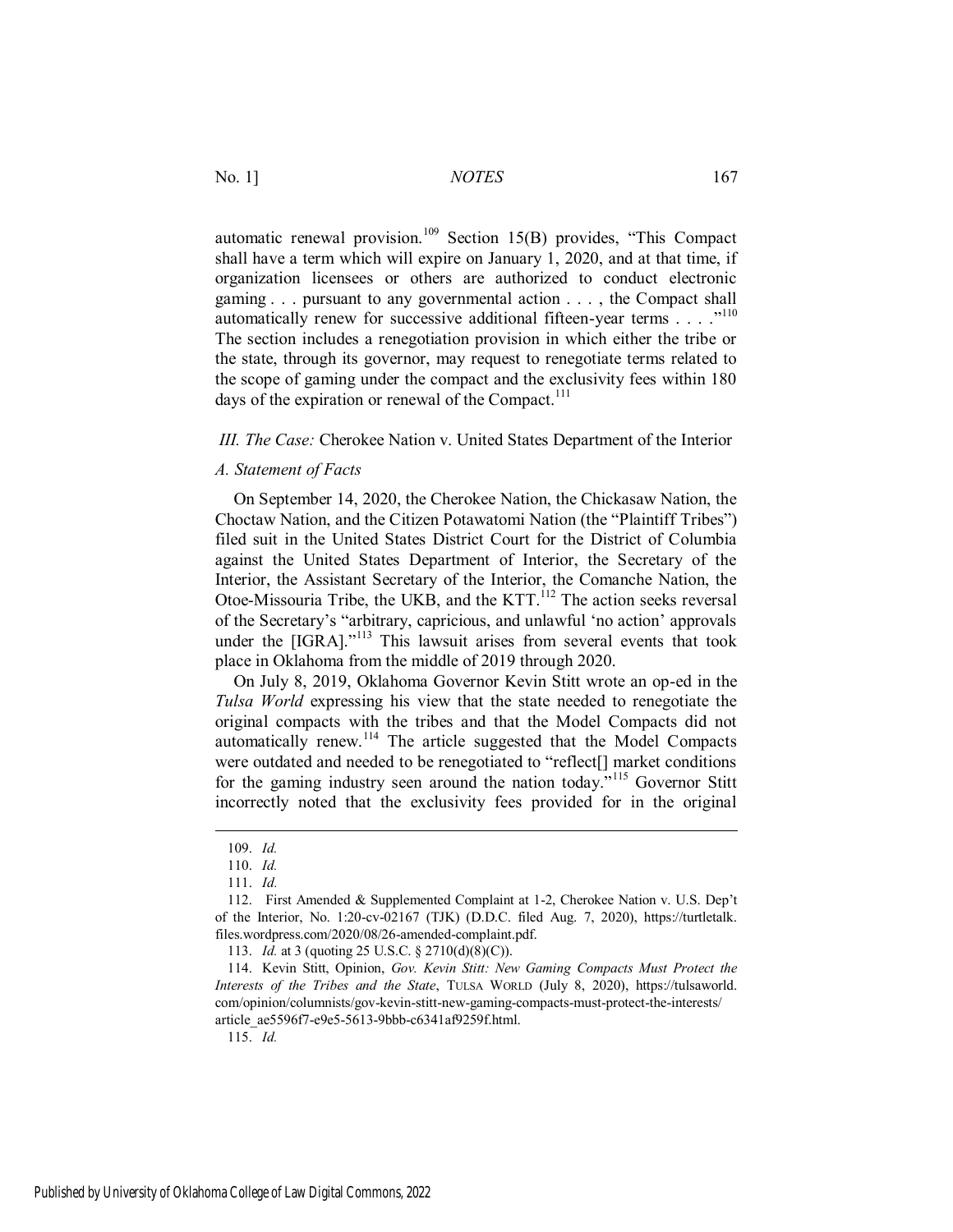compacts are the lowest in the nation and took the position that those expired at the end of  $2019$ .<sup>116</sup>

The op-ed was met with frustration from the tribes and marked the start of the current controversy.<sup>117</sup> The tribes asserted that the Model Compacts were subject to automatic renewal and that only the exclusivity fees were subject to renegotiation.<sup>118</sup> Chief Gary Batton, of the Choctaw Nation, stated that "[t]he governor's op-ed was factually inaccurate in stating our compact does not renew, which does not hold up on legal review, and he seems to be unaware of just how beneficial tribes are to the state."<sup>119</sup>

As a result of this friction, on December 31, 2019, the Cherokee, Chickasaw, and Choctaw nations filed a federal suit in the Western District of Oklahoma seeking declaratory judgement that the Model Compacts were set to automatically renew on January 1, 2020.<sup>120</sup> Shortly after, the Citizen Potawatomie Nation, the Comanche Nation, and the Otoe-Missouria Tribe, among others, joined the case. $121$ 

The federal judge in the case initially sent the parties to mediation in order to attempt to work out a resolution.<sup>122</sup> During this time, the state finalized terms for new gaming compacts with the Comanche Nation and the Otoe-Missouria Tribe.<sup>123</sup> As a result, the two tribes filed motions to dismiss their claims against Governor Stitt.<sup>124</sup>

 $\overline{a}$ 

120. Sean Murphy, *3 Tribes in Oklahoma Sue Governor over Casino Gambling*, AP NEWS (Dec. 31, 2019), https://apnews.com/article/18071c71ccdd085c545c842a80b47551.

124. *Id.*

<sup>116.</sup> *Id.*

<sup>117.</sup> Sean Murphy, *Oklahoma Governor, Tribes Clash over Casino Gaming Revenue*, AP NEWS (July 10, 2019), https://apnews.com/article/4cdc21f7e721487e84d86b11898f3e56.

<sup>118.</sup> *Id.*

<sup>119.</sup> Gary Batton, *Stitt Should Rethink Tribal Negotiations*, CHOCTAW NATION (Aug. 10, 2021), https://www.choctawnation.com/news-events/press-media/stitt-should-rethink-tribalnegotiations.

<sup>121.</sup> Curtis Killman, *Five More Tribes Ask to Join Lawsuit Against State over Gaming Compact Status*, TULSA WORLD (Feb. 14, 2020), https://tulsaworld.com/news/local/crimeand-courts/five-more-tribes-ask-to-join-lawsuit-against-state-over/article\_33041fe2-6c2c-5311-bb00-3efb2d400e2b.html.

<sup>122.</sup> Barbara Hoberock, *Judge Orders Mediation Between Stitt, Tribes over Gaming Compacts*, TULSA WORLD (Fed. 11, 2020), https://tulsaworld.com/news/judge-ordersmediation-between-stitt-tribes-over-gaming-compacts/article\_93c56995-da22-5658-a6b4- 7015a03d2b7c.html.

<sup>123.</sup> Lenzy Krehbiel-burton, *Two Oklahoma Tribes Pull Out of Compact Lawsuit*, SW. LEDGER (Lawton, Okla.) (Apr. 28, 2020), https://www.southwestledger.news/news/twooklahoma-tribes-pull-out-compact-lawsuit.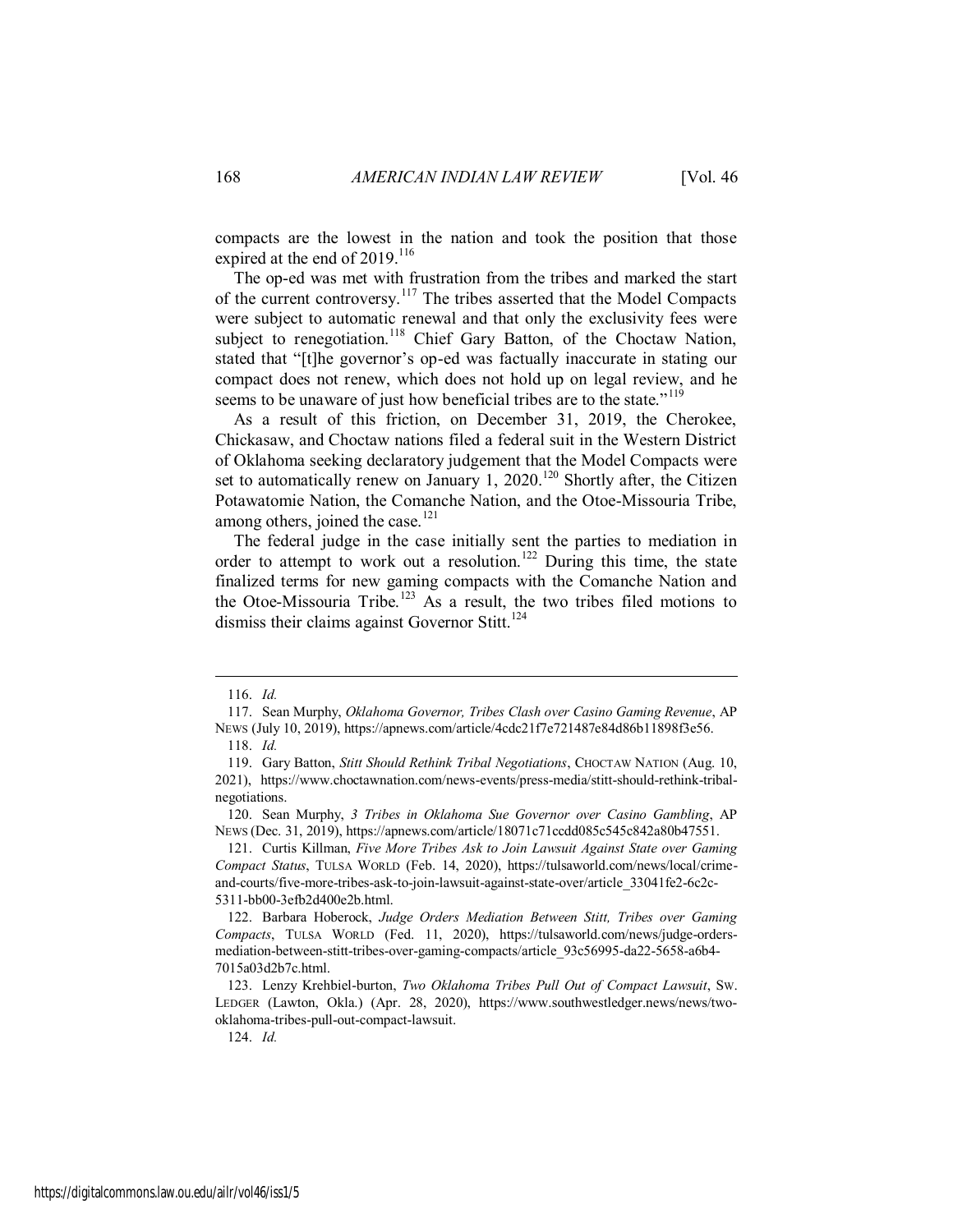Ultimately, the federal judge ruled in favor of the tribes, stating that the Model Compacts automatically renewed on January 1, 2020 under the terms of the automatic renewal provisions.<sup>125</sup> In reaching this conclusion, the court reasoned that a common law reading of the renewal clause in the STGA required that the term "governmental action" be read consistently with the common understanding of the term.<sup>126</sup> Accordingly, the court reasoned, when the state authorized an executive agency to grant organizational licenses and the agency subsequently granted such licenses, "governmental action" was taken to authorize electronic gaming.<sup>127</sup> Thus, when the tribes were granted updated licenses by the Oklahoma Horse Racing Commission, a governmental agency, governmental action was taken. As a result, the automatic renewal clause was triggered and the Model Compacts were renewed for a subsequent fifteen-year term.

On April 21, 2020, after the federal judge had ordered the parties to mediation in an attempt to resolve the tribes' declaratory judgment action, Governor Stitt announced the state had entered into two new gaming compacts with the Comanche Nation and Otoe-Missouria Tribe.<sup>128</sup> The compacts were then submitted to the Department of the Interior and subsequently approved through inaction by the Secretary pursuant to IGRA § 2710(d)(8)( $\overline{C}$ ).<sup>129</sup> Soon after approval, the leaders of the Oklahoma legislature petitioned the Oklahoma Supreme Court to invalidate these compacts, claiming Governor Stitt lacked the authority to bind the state in such compacts. $130$ 

These compacts allowed the compacting tribes to establish new gaming operations outside of their traditional jurisdiction and within the jurisdictions of other tribes located in the metropolitan areas of Oklahoma.<sup>131</sup> They also sought to permit certain forms of Class III gaming that the state had yet to authorize, including house-banked card and table games and event wagering.<sup>132</sup> On July 21, 2020, the court ruled that because the legislature had yet to authorize this type of Class III gaming, as required by the STGA, the compacts were invalid.<sup>133</sup>

<sup>125.</sup> Cherokee Nation v. Stitt, 475 F. Supp. 3d 1277, 1283 (W.D. Okla. 2020).

<sup>126.</sup> *Id.* at 1282.

<sup>127.</sup> *Id.* at 1283.

<sup>128.</sup> Press Release, Gov. Stitt Signs Two New Gaming Compacts, *supra* note 8.

<sup>129.</sup> Treat v. Stitt, 2020 OK 64, ¶ 3, 473 P.3d 43, 44.

<sup>130.</sup> *Id.*

<sup>131.</sup> *Id*.

<sup>132.</sup> *Id.* ¶ 7, 473 P.3d at 45.

<sup>133.</sup> *Id.*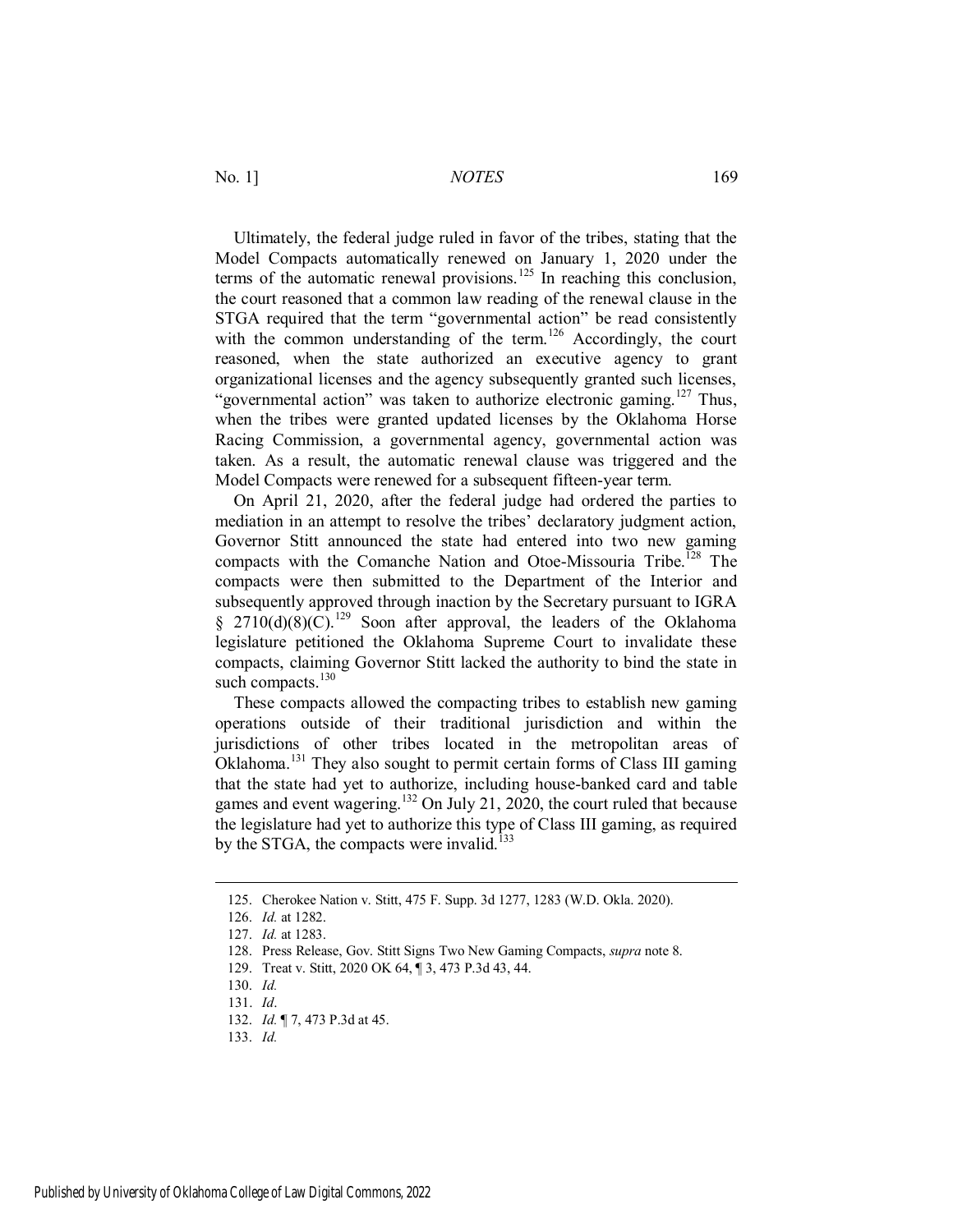Despite the Oklahoma Supreme Court ruling, the two tribes continued to operate under the compacts.<sup>134</sup> The tribes assert that the court did not have jurisdiction over either of the tribes and, accordingly, the compacts are valid. $135$ 

Then, on August, 20, 2020, Governor Stitt announced that the state entered into two new compacts with the UKB and KTT tribes (collectively with the Comanche and Otoe-Missouria Compacts, the "New Compacts").<sup>136</sup> The terms of these compacts were similar to the previous compacts entered into with the Comanche Nation and the Otoe-Missouria Tribe; however, they excluded the provision allowing the tribes to conduct event wagering and house-banked table and card games.<sup>137</sup>

This latest lawsuit is a result of the tribes proceeding under the New Compacts. The Plaintiff Tribes are seeking a declaratory judgement that the New Compacts have no legal effect because Governor Stitt improperly entered into them under state law; that the agreements are, therefore, void and legally unenforceable; and that the Secretary improperly approved them $138$ 

# *B. The Allegations*

The Plaintiff Tribes argue the New Compacts are not valid because IGRA § 2710(d)(1)(C), (d)(2)(C) dictates that for a compact to be enforceable it must be legally entered into by both sides.<sup>139</sup> They allege that the New Compacts present no source of Governor Stitt's authority to bind the state beyond his own claims.<sup>140</sup> Further, the Plaintiff Tribes allege that Governor Stitt's claim to such authority is patently false because of the Oklahoma Supreme Court ruling in *Treat v. Stitt*. 141

<sup>134.</sup> Randy Ellis, *Comanche Nation, Otoe-Missouria Tribe to Continue Operating Under Compacts Deemed Invalid*, TULSA WORLD (Nov. 4, 2020), https://tulsaworld.com/ comanche-nation-otoe-missouria-tribe-to-continue-operating-under-compacts-deemedinvalid/article\_014c3a9e-0191-11eb-bb6a-4fea29c36f44.html.

<sup>135.</sup> *Id.*

<sup>136.</sup> Press Release, Gaming Compacts Deemed Approved, *supra* note 8.

<sup>137.</sup> *Two Recent Oklahoma Tribal Gaming Compacts Deemed Approved by Department of Interior, Stitt Says*, KOCO NEWS (Aug. 20, 2020), https://www.koco.com/article/tworecent-oklahoma-tribal-gaming-compacts-deemed-approved-by-department-of-interior-stittsays/33659397.

<sup>138.</sup> First Amended & Supplemented Complaint, *supra* note 112, at 7.

<sup>139.</sup> *Id.* (citing 25 U.S.C. § 2710(d)(1)(C), (d)(2)(C)).

<sup>140.</sup> *Id.* at 4.

<sup>141.</sup> *Id.* (citing Treat v. Stitt, 2020 OK 64, 473 P.3d 43).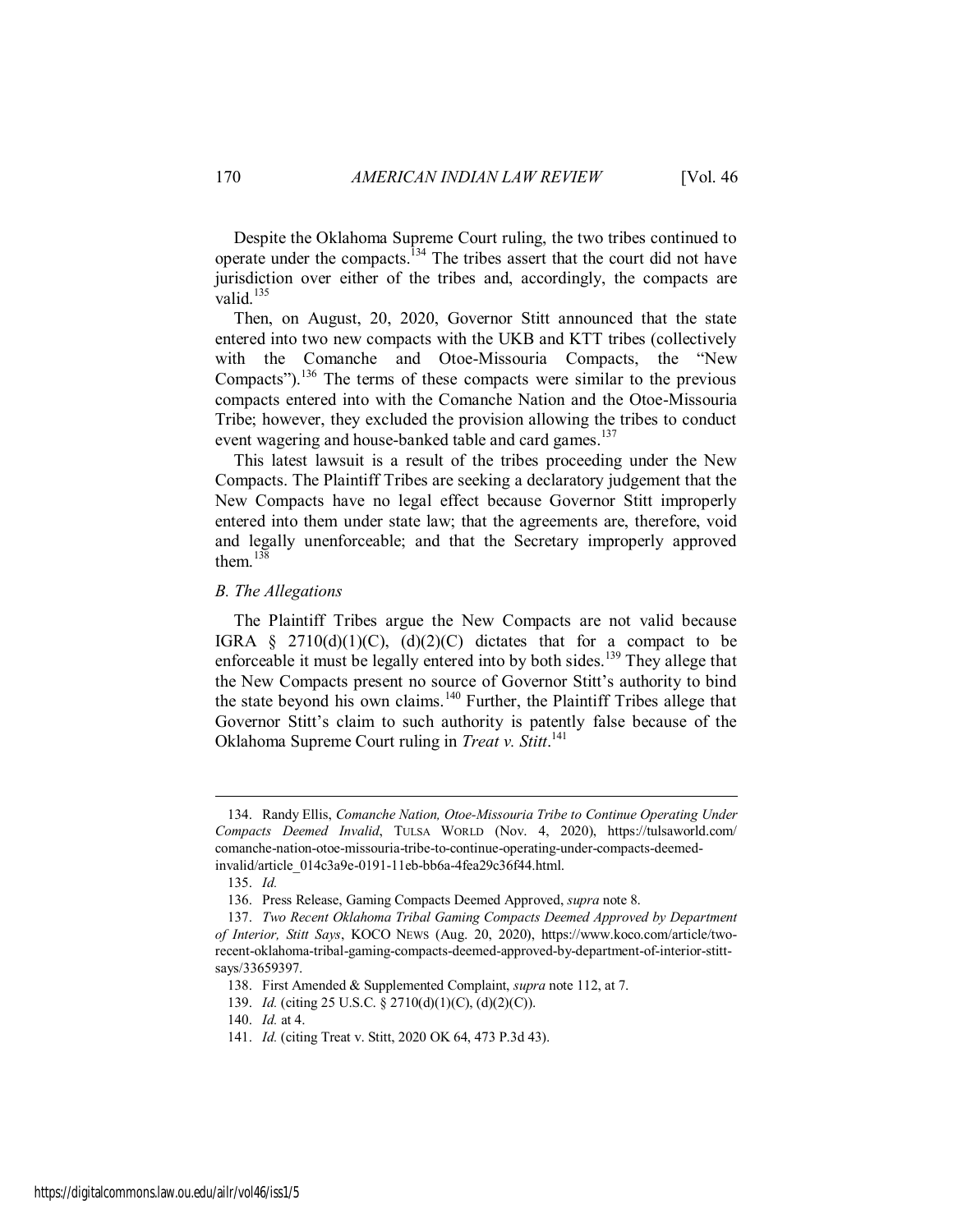The Plaintiff Tribes then argue that because IGRA requires the compacts be legally entered into before going into effect, the Secretary was required to disapprove the New Compacts.<sup>142</sup> They allege that the Secretary's decision was "arbitrary, capricious, and contrary to law."<sup>143</sup> Accordingly, the Plaintiff Tribes claim that the Secretary's approval did not cure the invalidity of the New Compacts because the Secretary is only authorized to approve a compact that has been legally entered into,  $144$  and a compact "deemed approved" by the Secretary is only considered approved to the extent it is consistent with IGRA  $^{145}$ 

Additionally, the Plaintiff Tribes argue that the Secretary was required by IGRA to disapprove the New Compacts because they contain several provisions that are inconsistent with IGRA.<sup>146</sup> The Plaintiff Tribes allege that the Comanche and Otoe-Missouria compacts were invalid under IGRA  $\S 2710(d)(1)(B)$ , which requires that the games allowed in the compacts be permitted in the state which the compact will go into effect.<sup>147</sup> The two agreements permit the tribes to conduct event wagering, house-banked table and card games, and any other new games Governor Stitt approves at any time in his discretion.<sup>148</sup> These forms of gaming, the Plaintiff Tribes allege, are not allowed under Oklahoma law and thus violate IGRA.<sup>149</sup>

The Plaintiff Tribes also contend that the exclusivity payment provisions of all four New Compacts are invalid as the state did not give any meaningful concessions of economic benefit to the tribes in return for the additional revenue.<sup>150</sup> The Plaintiff Tribes argue that the Secretary has consistently required that the state give up a meaningful concession of economic benefit and that by gaining increased profit-sharing percentages without any additional economic benefits conferred onto the tribes, the new exclusivity payment provisions should be ruled invalid.<sup>151</sup>

Finally, the Plaintiff Tribes argue that all four of the New Compacts violate IGRA by requiring the Governor of Oklahoma to commit to future off-reservation trust land acquisitions for gaming purposes.<sup>152</sup> The Plaintiff

<sup>142.</sup> *Id.*

<sup>143.</sup> *Id.*

<sup>144.</sup> *Id.* (citing 25 U.S.C. §§ 2710(d)(8)(A), (d)(8)(C)).

<sup>145.</sup> *Id.* (citing 25 U.S.C. § 2710(d)(8)(C)).

<sup>146.</sup> *Id.* at 5–6.

<sup>147.</sup> *Id.* at 5 (citing 25 U.S.C. § 2710(d)(1)(B)).

<sup>148.</sup> *Id.*

<sup>149.</sup> *Id.*

<sup>150.</sup> *Id.* at 5–6.

<sup>151.</sup> *Id.*

<sup>152.</sup> *Id.* at 6.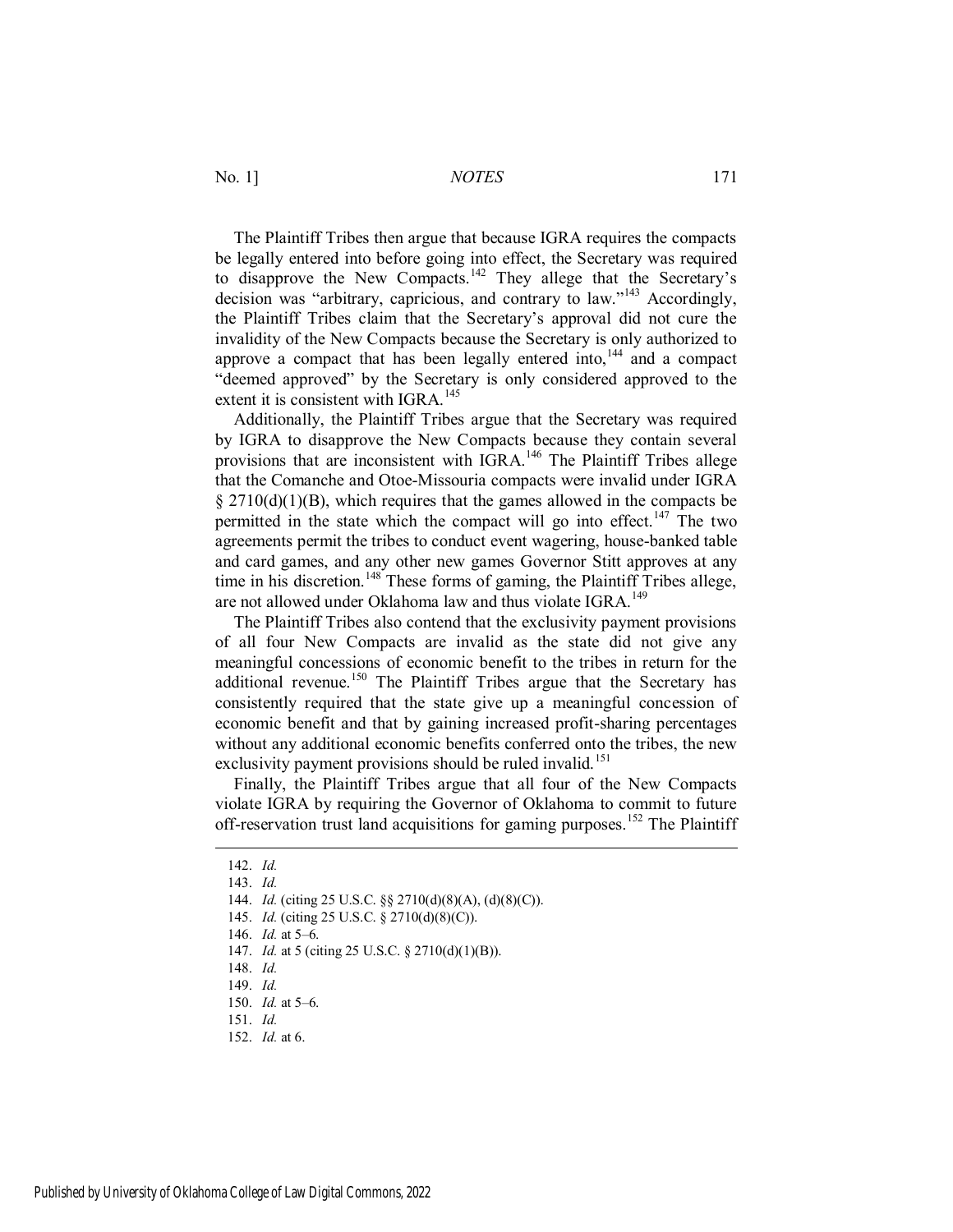Tribes allege that commitments in the Comanche, Otoe-Missouria, and KTT agreements apply to off-reservation trust land acquisitions by the three tribes within Chickasaw and Potawatomi Nation's territory.<sup>153</sup> Because of this, the complaint contends that the agreements "threaten[] the Chickasaw Nation's and Citizen Potawatomi Nation's jurisdictional integrity and sovereignty, and jeopardizes their ability to generate gaming revenue within their own territory."<sup>154</sup>

#### *IV. The Court Should Declare the New Compacts Invalid*

The district court should rule the New Compacts invalid because each compact was entered into invalidly under Oklahoma law and in violation of IGRA. Accordingly, the Secretary was required by law to rule them invalid.<sup>155</sup> The Secretary's no-action ruling is subject to judicial review and should be reversed under the Administrative Procedure Act because the challenged action is "arbitrary, capricious, an abuse of discretion, or otherwise not in accordance with law."<sup>156</sup> Further, in *Amador*, the court determined that when "a plaintiff alleges that a compact violates IGRA, thus requiring the Secretary to disapprove the compact, nothing in the APA precludes judicial review of a subsection  $(d)(8)(C)$  no-action approval."<sup>157</sup> Accordingly, the Plaintiff Tribes' allegations may be heard by the court.

*A. Governor Stitt Lacked the Authority to Bind the State to Compacts Inconsistent with the State-Tribal Gaming Act* 

# *1. The Comanche and Otoe-Missouria Compacts Were Not Legally Entered Into by Both Parties*

There are two requirements for a compact to be valid: the compact must be "validly 'entered into' under applicable state law" and the compact "must be 'in effect' pursuant to Secretarial approval and notice."<sup>158</sup> In *Pueblo of Santa Ana v. Kelly*, a case strikingly similar to the one at hand, the Tenth Circuit determined that a state-tribal compact was never validly entered into, despite the compact having Secretarial approval, after the New Mexico Supreme Court ruled that the New Mexico Governor lacked the

<sup>153.</sup> *Id.*

<sup>154.</sup> *Id.*

<sup>155.</sup> *See* 25 U.S.C. § 2710(d)(8).

<sup>156.</sup> Stand Up for California! v. U.S. Dep't of the Interior, 204 F. Supp. 3d 212, 244

<sup>(</sup>D.D.C. 2016), *aff'd*, 879 F.3d 1177 (D.C. Cir. 2018) (quoting 5 U.S.C. § 706(2)(A)).

<sup>157.</sup> Amador Cnty. v. Salazar, 640 F.3d 373, 383 (D.C. Cir. 2011).

<sup>158.</sup> Pueblo of Santa Ana v. Kelly, 104 F.3d 1546, 1553 (10th Cir. 1997).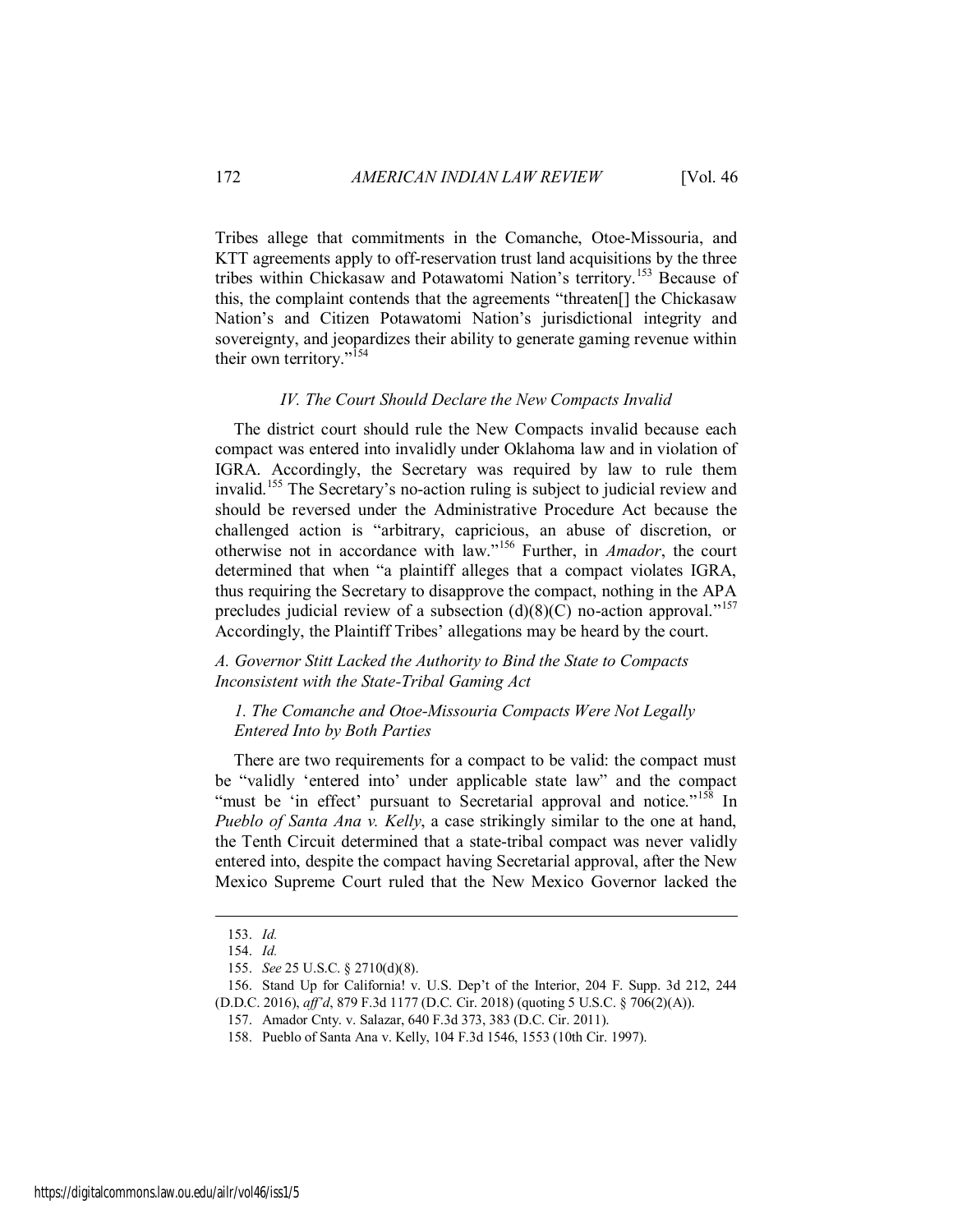authority to enter into the compacts.<sup>159</sup> Accordingly, the court held that the compact could not go into effect because the compact did not satisfy one of the aforementioned requirements for a valid compact.<sup>160</sup> In coming to this conclusion the court reasoned that state law, not federal, determines "the procedures by which a state may validly enter into a compact."<sup>161</sup>

Much like the circumstances in *Kelly*, the Supreme Court of Oklahoma ruled in *Treat v. Stitt* that Governor Stitt lacked the authority to enter into the Comanche and Otoe-Missouria Compacts because they purported to allow the two tribes to conduct "house-banked card and table games and event-wagering," which is not permitted under the STGA.<sup>162</sup> As a result of that ruling, and following the analysis in *Kelly*, the Comanche and Otoe-Missouria Compacts are not valid because they were not "validly 'entered into' under applicable state law."<sup>163</sup> The New Compacts are required to follow the guidelines of the STGA because the *state* determined that they govern the "procedures" for entering into a valid compact. In *Treat*, the court reasoned that the STGA "sets forth the terms and conditions under which the State's federally recognized tribes can engage in Class III gaming."<sup>164</sup> Thus, any inconsistencies between the STGA and the Compacts make the Compacts fall short of satisfying the *Kelly* requirements.

# *2. All Four Compacts Are Invalid Because Governor Stitt Was Not Authorized by the Legislature to Negotiate the Compacts*

State law determines the process by which the state, through its governor, may negotiate and enter into tribal gaming compacts.<sup>165</sup> Thus, determining whether a state governor has the authority to enter into a compact with a tribe depends solely on the authority vested in the governor by the laws of the state. In 2004, a question was submitted to the Attorney General of Oklahoma asking whether the Governor can compact with tribes, and in so doing, bind the state to each compact without legislative approval.<sup>166</sup> The answer was yes.<sup>167</sup> Oklahoma law gives the Governor the authorization to negotiate and enter into "cooperative agreements on behalf

<sup>159.</sup> *Id.*

<sup>160.</sup> *Id.*

<sup>161.</sup> *Id.*

<sup>162. 2020</sup> OK 64, ¶ 5, 473 P.3d 43, 44.

<sup>163. 104</sup> F.3d at 1553.

<sup>164. 473</sup> P.3d at 44.

<sup>165.</sup> *See Kelly*, 104 F.3d at 1553.

<sup>166.</sup> Op. Okla. Att'y Gen. No. 2004-27 (Aug. 26, 2004), 2004 WL 2002612.

<sup>167.</sup> *Id.* at 7.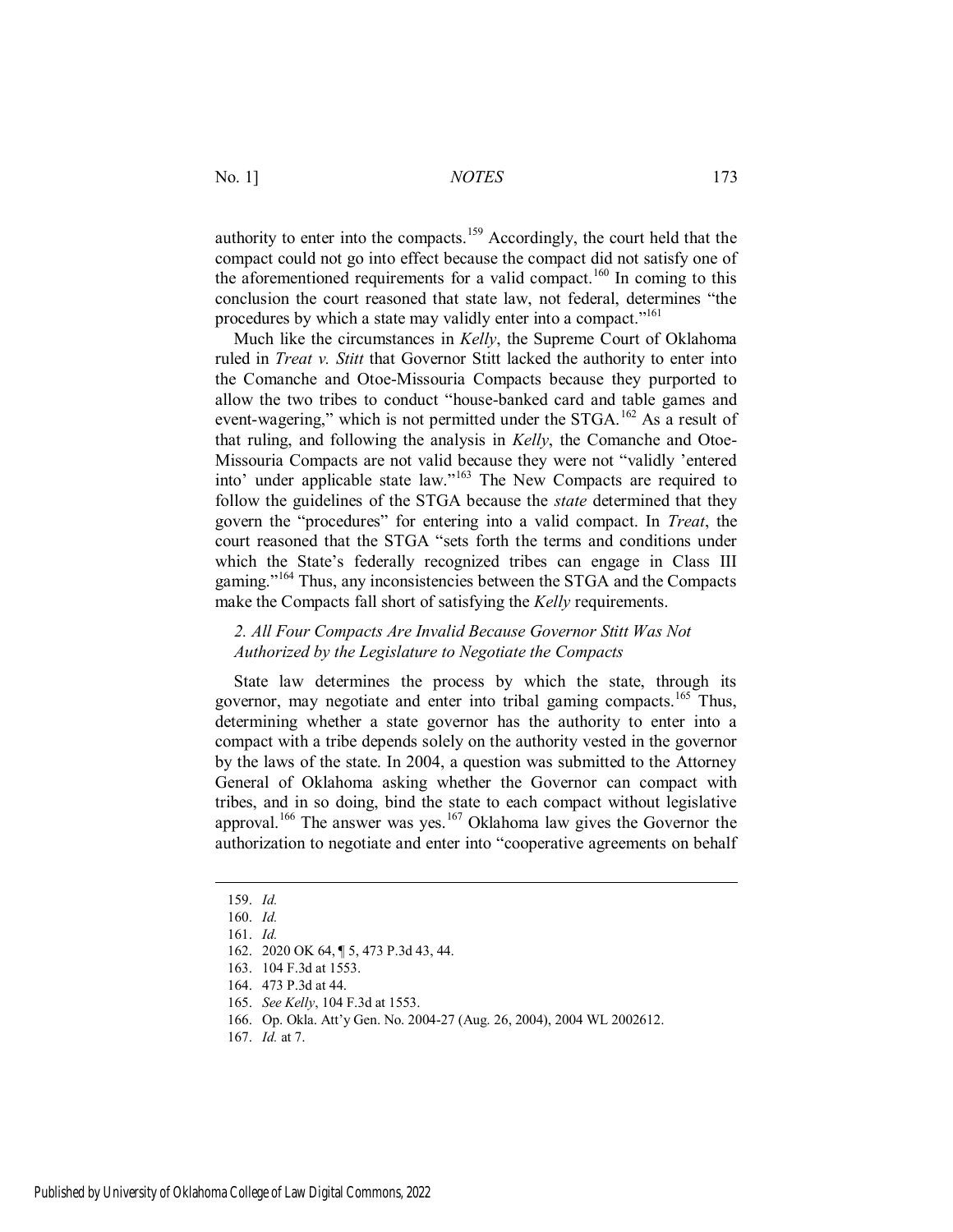of this state with federally recognized Indian tribal governments within th[e] state."<sup>168</sup> Further, the Attorney General determined that requiring legislative approval for such agreements would violate the separation of powers clause in the Oklahoma Constitution.<sup>169</sup> However, there was a caveat included in this decision. The Attorney General noted that any agreement the Governor negotiated must conform to the public policy enacted by the legislature.<sup>170</sup> In the words of Attorney General Mike Hunter: "This Office's longstanding analysis of state law endures: the Governor has the authority to negotiate compacts with Indian tribes but he cannot bind the state to any such compact if doing so authorizes activity prohibited by state law or would otherwise be contrary to state law."<sup>171</sup> Governor Stitt only has the authority to compact with tribes in a manner consistent with Oklahoma law—here, the STGA.

The Oklahoma Supreme Court established the precise bounds of the Governor's authority in *Treat* by declaring that "[t]he Governor has the statutory authority to negotiate gaming compacts with Indian tribes to assure the State receives its share of revenue."<sup>172</sup> This declaration of gubernatorial power comes directly from the STGA.<sup>173</sup> Part 15(B) of the Model Compact, enacted by the Oklahoma legislature as the exclusive means to govern tribal gaming, permits the Governor to seek to renegotiate the exclusivity rates of a compact if requested within 180 days of expiration.<sup>174</sup> Therefore, the Governor's authority is limited to negotiating for changes in exclusivity fees if such negotiations are requested within the temporal limits prescribed.

Governor Stitt lacked the authority to bind the state to the New Compacts because he exceeded the scope of his authority by including in each New Compact terms that are not consistent with the STGA or the Model Compacts. As mentioned above, the Comanche and Otoe-Missouria Compacts included Class III games in Covered Gaming that are not permitted by Oklahoma law or the STGA. Further, all four New Compacts included changes in how the compact would regulate each tribe's gaming, including an illusory promise for future off-reservation trust land agreements by future governors that is absent in the Model Compact, an

174. *Id.*

<sup>168. 74</sup> OKLA. STAT. § 1221(C)(1) (2011).

<sup>169.</sup> Op. Okla. Att'y Gen. No. 2004-27, at 3 (quoting OKLA. CONST. art. 4, § 1).

<sup>170.</sup> *Id.* at 7 n.3.

<sup>171.</sup> Op. Okla. Att'y Gen. No. 2020-8, at 7 (May 5, 2020), 2020 WL 2304499.

<sup>172.</sup> Treat v. Stitt, 2020 OK 64, ¶ 3, 473 P.3d 43, 44.

<sup>173. 3</sup>A OKLA. STAT. ANN. § 281 (West 2018).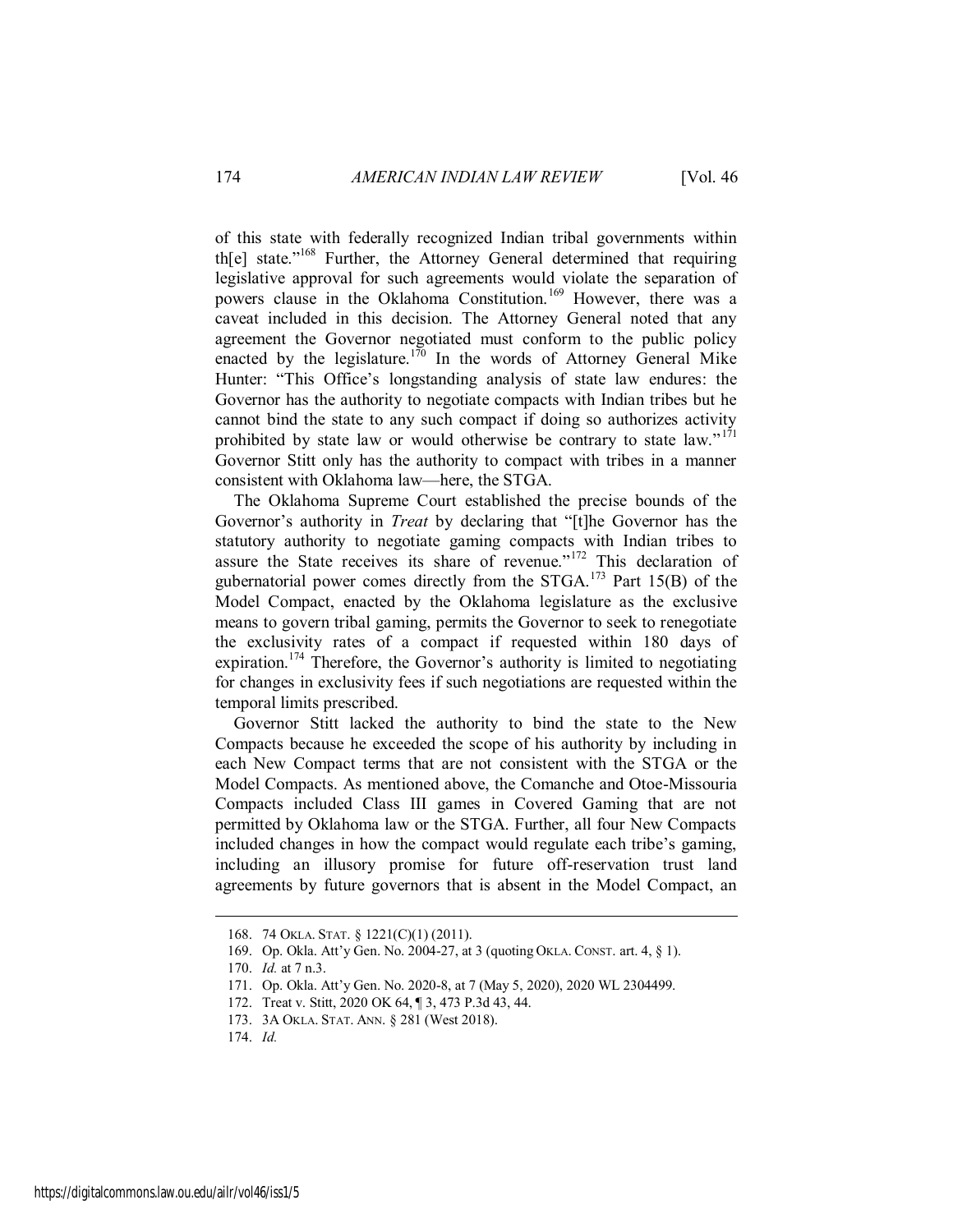attempt to alter the requirements for disputes and tort claims of the Model Compact, as well as purported changes to various other provisions throughout the document.<sup>175</sup> This is not to say that the terms included in the New Compact are better or worse; rather, the legislative process is the only way these changes can be legally made. Therefore, Governor Stitt exceeded his authority and the New Compacts are not binding on the state.

# *B. The Compacts Violate IGRA, Thus Requiring Secretarial Disapproval*

*1. The Comanche and Otoe-Missouria Compacts Purported to Allow Gaming That Is Not Permitted Within Oklahoma* 

The Comanche and Otoe-Missouria Compacts should be held invalid because they violate  $\S 2710(d)(1)(B)$  by allowing the tribes to conduct "house-banked table and cards games" and "event-wagering," which are not permitted in Oklahoma "for any purpose by any person, organization, or entity."<sup>176</sup> As established above, the STGA is the sole guide as to how tribal gaming in Oklahoma may be lawfully carried out. The STGA provides for which types of games may be conducted by tribes. It does so in the "covered game" definition of the Model Compact, which permits the following:

an electronic bonanza-style bingo game, an electronic amusement game, an electronic instant bingo game, nonhousebanked card games; any other game, if the operation of such game by a tribe would require a compact and if such game has been: (i) approved by the Oklahoma Horse Racing Commission for use by an organizational licensee, (ii) approved by state legislation for use by any person or entity, or (iii) approved by amendment of the State-Tribal Gaming Act; and upon election by the tribe by written supplement to this Compact, any Class II

<sup>175.</sup> *See generally* Kialegee Tribal Town and State of Oklahoma Gaming Compact (July 1, 2020), https://www.bia.gov/sites/bia.gov/files/assets/as-ia/oig/pdf/508%20Compliant%20 2020.09.08%20Kialegee%20Tribal%20Town%20State%20of%20Oklahoma%20Gaming%2 0Compact\_1.pdf [https://perma.cc/GN5K-Z4GF]; Otoe-Missouria Tribe and State of Oklahoma Gaming Compact, *supra* note 11; United Keetoowah Band of Cherokee Indians and State of Oklahoma Gaming Compact (July 1, 2020), https://www.bia.gov/sites/bia. gov/files/assets/as-ia/oig/pdf/508%20Compliant%20%20United%20Keetoowah%20Band %20Compact%20July%201%2C%202020.pdf [https://perma.cc/4A7F-2DNT]; Comanche Nation and State of Oklahoma Gaming Compact, *supra* note 11.

<sup>176. 25</sup> U.S.C. § 2710(d)(1)(B).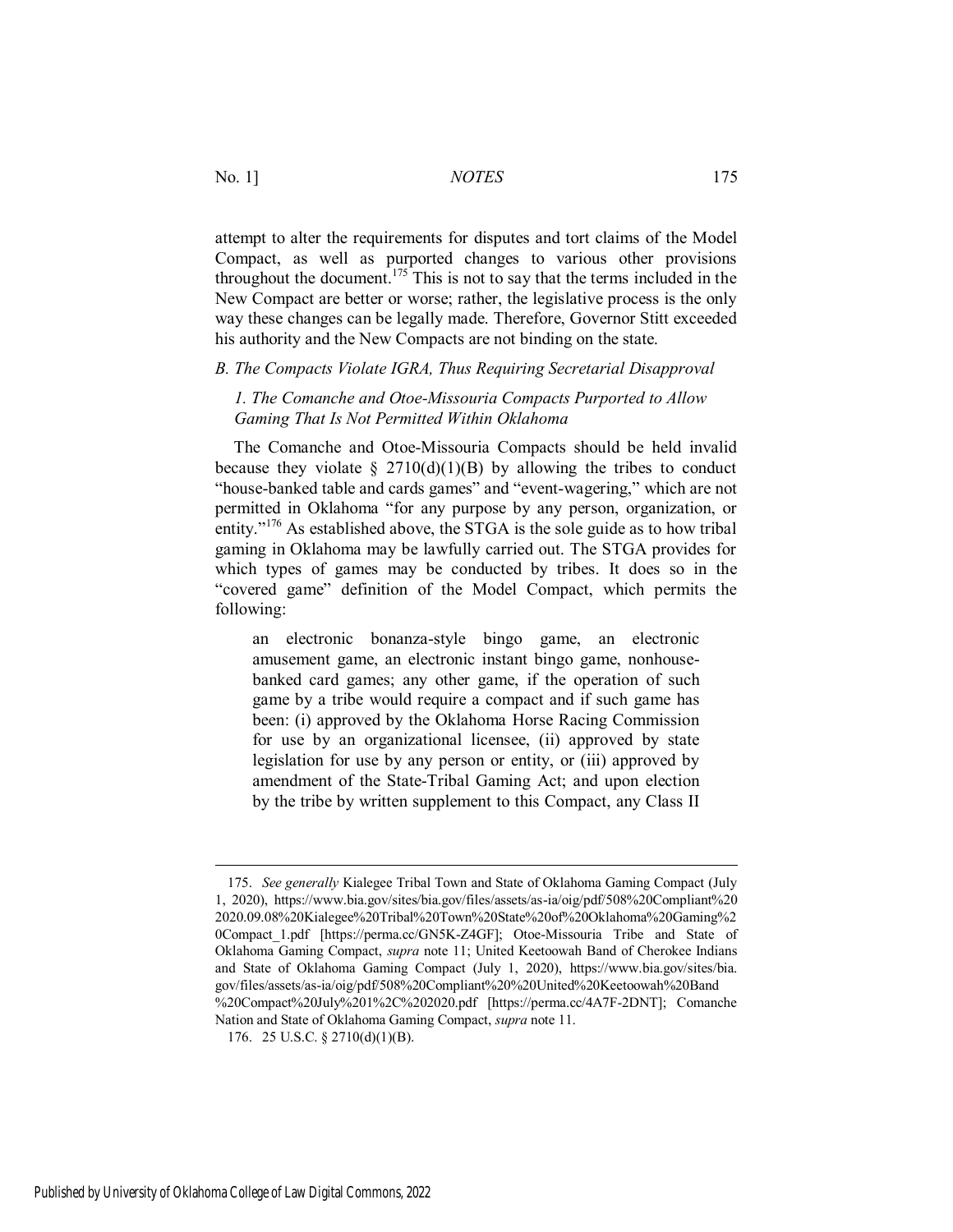game in use by the tribe, provided that no exclusivity payments shall be required for the operation of such Class II game  $\dots$ <sup>177</sup>

In 2018, this definition was amended, through the legislative process, to further include "non-house-banked table games."<sup>178</sup> There has yet to be an amendment that includes "event-wagering" or "house-banked table and card games." Accordingly, those types of games were not, and are not, permitted under Oklahoma law. Due to the games' illegality under state law, their inclusion necessarily violates  $\S 2710(d)(1)(B)$ .

# *2. All Four New Compacts Violate IGRA by Purporting to Promise Future Governors to Concur in Future Off-Reservation Trust Land Acquisitions by the Tribes*

All four New Compacts should be held invalid because they include provisions regarding future off-reservation trust land acquisitions, which is outside the scope of permissible compact provisions under  $IGRA$ <sup>179</sup> Each compact included a provision entitled "Section 20 Concurrence" in which Governor Stitt agreed all future governor or governors of Oklahoma would consent to any determination by the Secretary as to specified future lands being taken into trust for gaming purposes.<sup>180</sup> Oklahoma law does not permit a current governor to bind future governors in the exercise of their executive discretion and authority.<sup>181</sup>

Additionally,  $\S 2710(d)(3)(C)$  establishes seven permissible provisions that may be included in tribal-state gaming compacts.<sup>182</sup> Notably, the sixth and seventh provisions include a "catch-all."<sup>183</sup> Courts have interpreted the catch-all to allow for any other term that is either a standard for operation of a gaming activity or is directly related to the operation of gaming activities to be included in a compact.<sup>184</sup> The Supreme Court, in *Michigan v. Bay Mills Indian Community*, a case where the Court determined the scope of an IGRA cause of action, construed Class III gaming activity as "just what it sounds like—the stuff involved in playing class III games."<sup>185</sup>

<sup>177. 3</sup>A OKLA. STAT. ANN. § 281 (West 2018).

<sup>178.</sup> *Id.* § 280.1.

<sup>179.</sup> *See* 25 U.S.C. § 2710(d)(3)(C).

<sup>180.</sup> *See* sources cited *supra* note 175.

<sup>181.</sup> *See* 3A OKLA. STAT. ANN. § 281 (West 2018).

<sup>182. 25</sup> U.S.C. § 2710(d)(3)(C).

<sup>183.</sup> *Id.* § 2710(d)(3)(C)(6)-(7).

<sup>184.</sup> *See, e.g.*, Chemehuevi Indian Tribe v. Newsom, 919 F.3d 1148 (9th Cir. 2019).

<sup>185.</sup> *Id.* at 1153 (quoting Michigan v. Bay Mills Indian Cmty., 572 U.S. 782, 792  $(2014)$ ).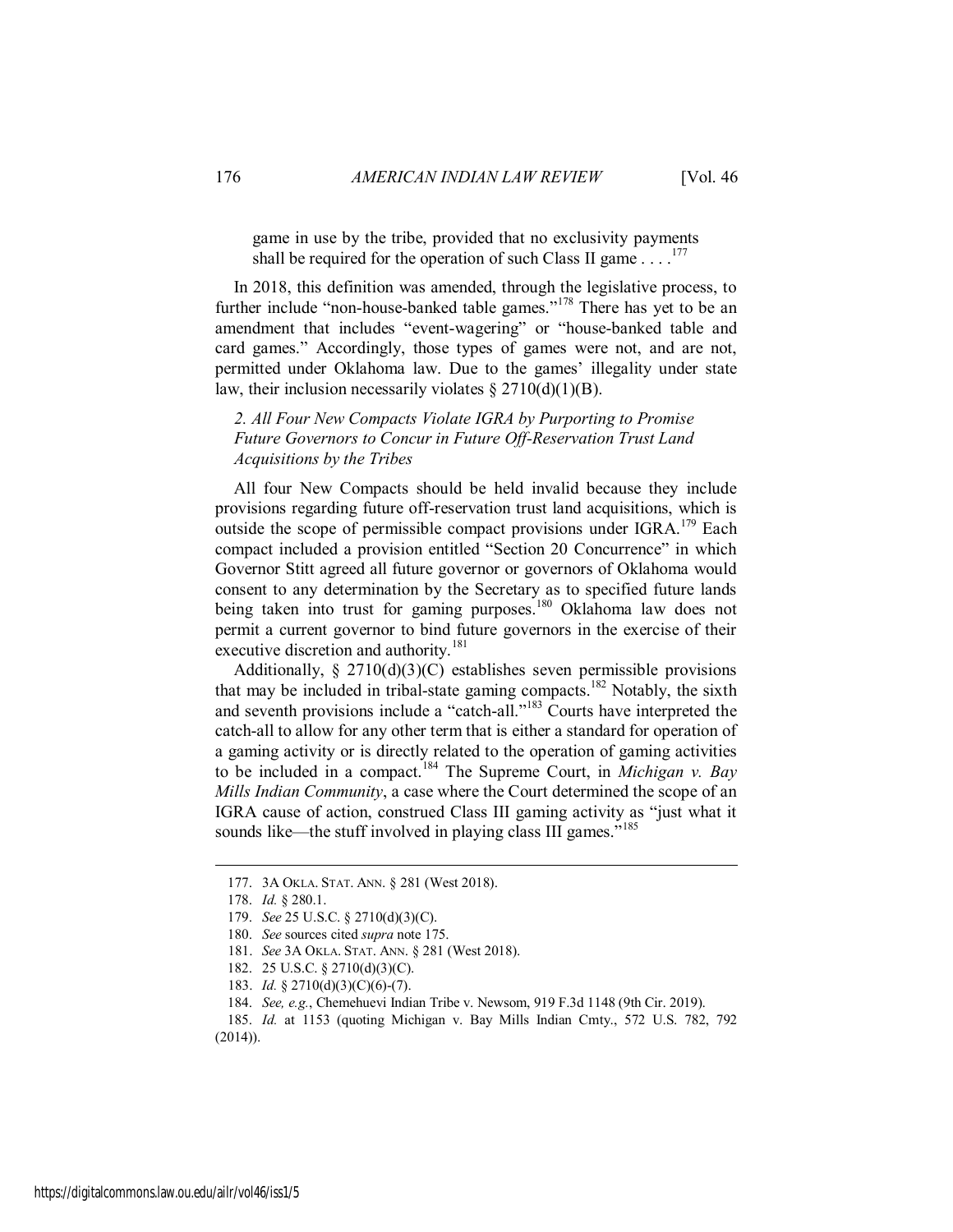The question then becomes whether future off-reservation trust land provisions should be considered as a standard for operation of a gaming activity or considered to be directly related to the operation of gaming activities. The obvious answer is no. First, future land acquisitions have no effect in the standards for operation of any gaming activity or the maintenance of any gaming facility. A promise by the Governor to assent to the potential Secretarial approval of acquiring off-reservation trust land does not in any way relate to the standards of operation for gaming activities or the maintenance of gaming facilities. Following the definition in *Bay Mills*, the standards of operations and maintenance must be for the actual games being conducted, not the future promise of potential land. Second, future land acquisitions are not directly related to the operation of gaming activities. Similar to the first catch-all provision, land acquisitions—regardless of the ultimate intent—do not impact how gaming is operated by the tribes. Because these provisions do not fall into either of the catch-all provisions, or any of the other  $\S 2710(d)(3)(C)$  provisions, they are outside the scope of permissible compact terms under IGRA and should have been ruled invalid by the Secretary.

# *3. The Secretary Was Required by Law to Disapprove of the Compacts*

Section 2710(d)(8) details the manner in which the Secretary may approve or disapprove compacts submitted for approval.<sup>186</sup> Section  $2710(d)(8)(B)$  establishes that the compact may be disapproved if it violates: any provision of IGRA, any other provision of federal law, or the trust obligations of the United States to Indians.<sup>187</sup> Courts have interpreted this provision to limit the circumstances where disapproval is allowed, but maintain that the Secretary is required to disapprove any compact that violates any of the limitations provided.<sup>188</sup> Section 2710(d)(8)(C) sets out that if the Secretary does not approve or disapprove a compact within fortyfive days of receiving the application, the compact shall be considered to be approved, but only to the extent the provisions are consistent with  $IGRA$ .<sup>189</sup> Courts have held that this provision does not excuse the Secretary's obligation to disapprove illegal compacts.<sup>190</sup> In *Amador*, the court reasoned that "just as the Secretary has no authority to affirmatively approve a compact that violates any of subsection (d)(8)(B)'s criteria for disapproval,

<sup>186. 25</sup> U.S.C. § 2710(d)(8).

<sup>187.</sup> *Id.* § 2710(d)(8)(B).

<sup>188.</sup> *See, e.g.*, Amador Cnty. v. Salazar, 640 F.3d 373, 381 (D.C. Cir. 2011).

<sup>189. 25</sup> U.S.C § 2710(d)(8)(C).

<sup>190.</sup> *See, e.g.*, *Amador Cnty*., 640 F.3d at 381.